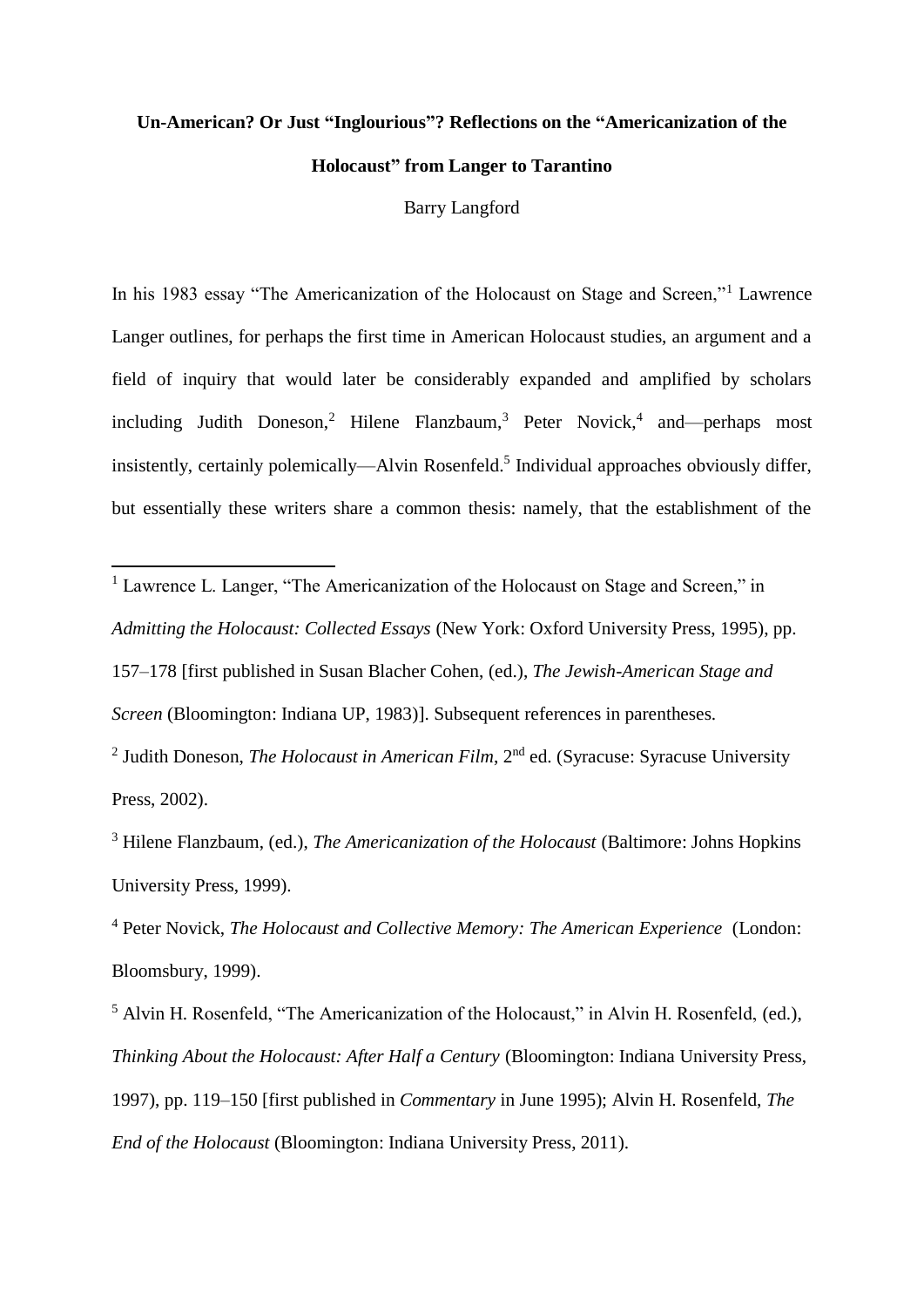Holocaust as a central "location" in American culture since the 1970s has been accomplished chiefly by the Holocaust's recuperation, and partial rehabilitation, in the terms of a broadly affirmative cultural discourse that determinedly, if not indeed tendentiously, discovers redemption narratives, moral meaning, and ethical guidance for the present in historical events to which such concepts are not only inapplicable but also irrelevant. This process is conducted particularly, though by no means exclusively, by mainstream (that is, popular/commercial) fictional and dramatic representations (novels, films, television dramas, Broadway plays, and so on) as well as by proliferating public commemorative practices and musealization.

Thus the "Americanization of the Holocaust" fundamentally entails a kind of category error as a consequence of which American Holocaust representations typically proffer meanings—for example, civic lessons around the value of tolerance and rational, democratic political discourse, or declarations of human sodality in the face of radical evil—that however generally unexceptionable prove upon closer scrutiny to relate more to the ideological preferences of American public and political culture than to the history of the Holocaust. Such bromides reflect a restorative project that will always tend to collapse into kitsch. At worst, perhaps, group identification with Jewish victimhood through a mythicized version of the Holocaust substitutes for more authentic, reflective, and—not least in relation to Palestine—tolerant forms of contemporary Jewish identity.<sup>6</sup> (The positive case for the Americanization of the Holocaust, in terms of the reaffirmation of fundamentally "American"

<sup>&</sup>lt;sup>6</sup> In the miniseries *QB VII* (Tom Gries, 1974), based on Leon Uris' novel, the assimilated, atheistic, adulterous, and materialistic Jewish-American writer Abraham Cady (Ben Gazzara) reclaims his Jewish identity by determining, while visiting Israel, to write a major work on the Holocaust.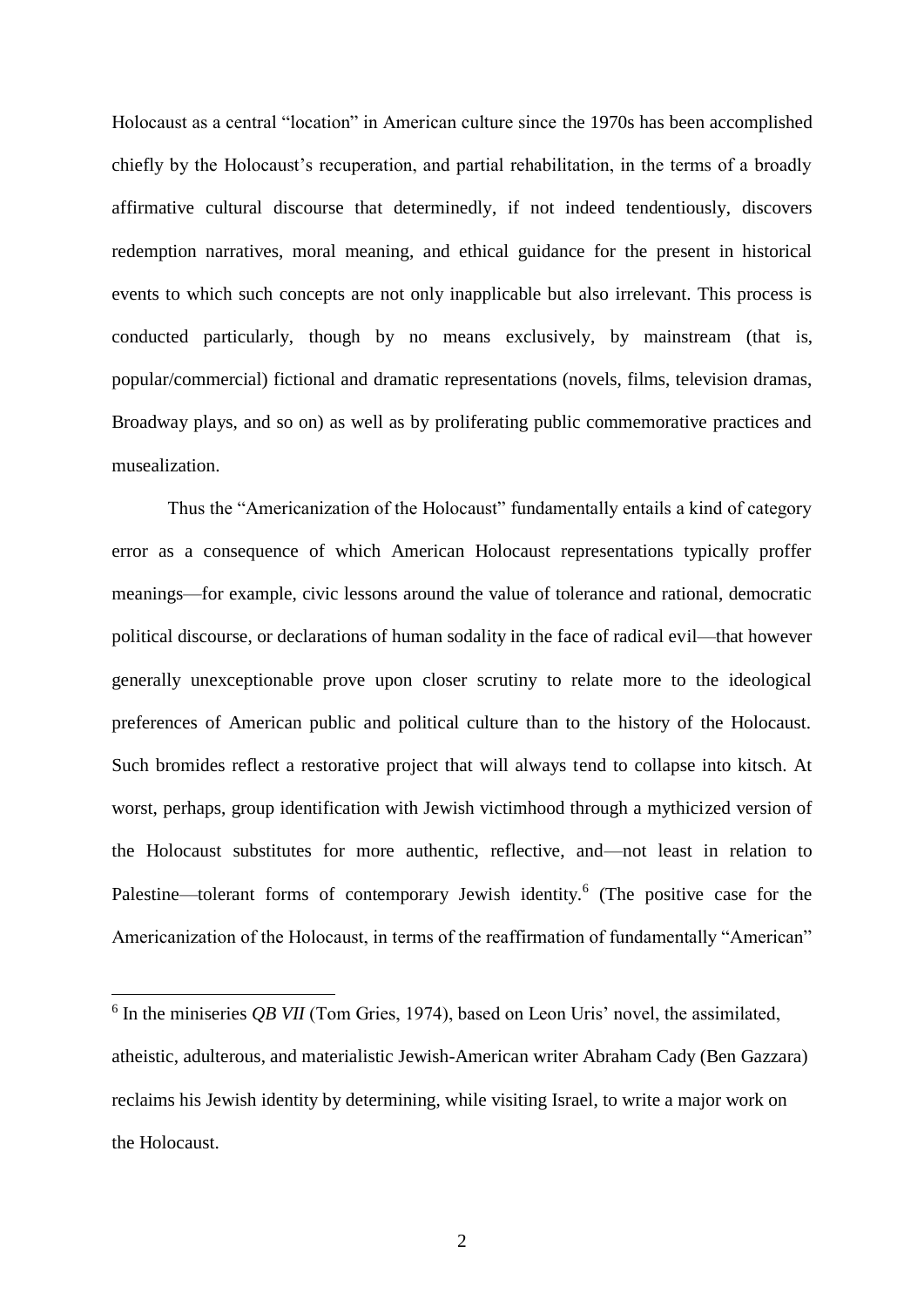values of democracy, tolerance, pluralism, and so on via the cathartic confrontation with their absolute Other, is a far less common proposition, but can be found, for example, in public statements by founding director of the United States Holocaust Memorial Museum Michael Berenbaum. $\frac{7}{1}$  Such flaws may be hardwired into any and all such attempts at Holocaust representation "in the American vein" by a fundamental performative contradiction: writing in 1995, Alvin Rosenfeld expressed doubt that "any story of the crimes of the Nazi era can remain faithful to the specific features of those events and at the same time address contemporary American social and political agendas."<sup>8</sup>

Langer's original essay identified the Goodrich-Hackett/George Stevens stage and screen adaptations of *The Diary of Anne Frank* and the 1978 NBC miniseries *Holocaust*, among other less-remembered works, as key vectors of the Holocaust's Americanization; in more recent publications, Steven Spielberg's 1994 film *Schindler's List* has been most likely to feature as the principal exhibit for the prosecution of the "Americanization thesis." The tendency to banalize, sentimentalize, generalize, dilute, and instrumentalize the Holocaust will always be exacerbated, the argument proceeds, by the inescapably "prosthetic" nature of collective American Holocaust memory. Far from prompting moral reflection or political action, such representations may supply "screen memories" that ultimately help shield Americans from a fuller engagement with the crimes and traumas of American history itself (slavery, genocide, and military aggression in Indochina, Latin America, and the Middle

<sup>7</sup> Berenbaum famously called for the USHMM "to tell the story of the Holocaust in such a way that it would resonate not only with the survivor in new York and his [*sic*] children in San Francisco, but with a black leader from Atlanta, a Midwestern farmer, or a Northeastern industrialist." Quoted in Rosenfeld, "Americanization," p. PAGE.

<sup>8</sup> Rosenfeld, "Americanization," p. 131.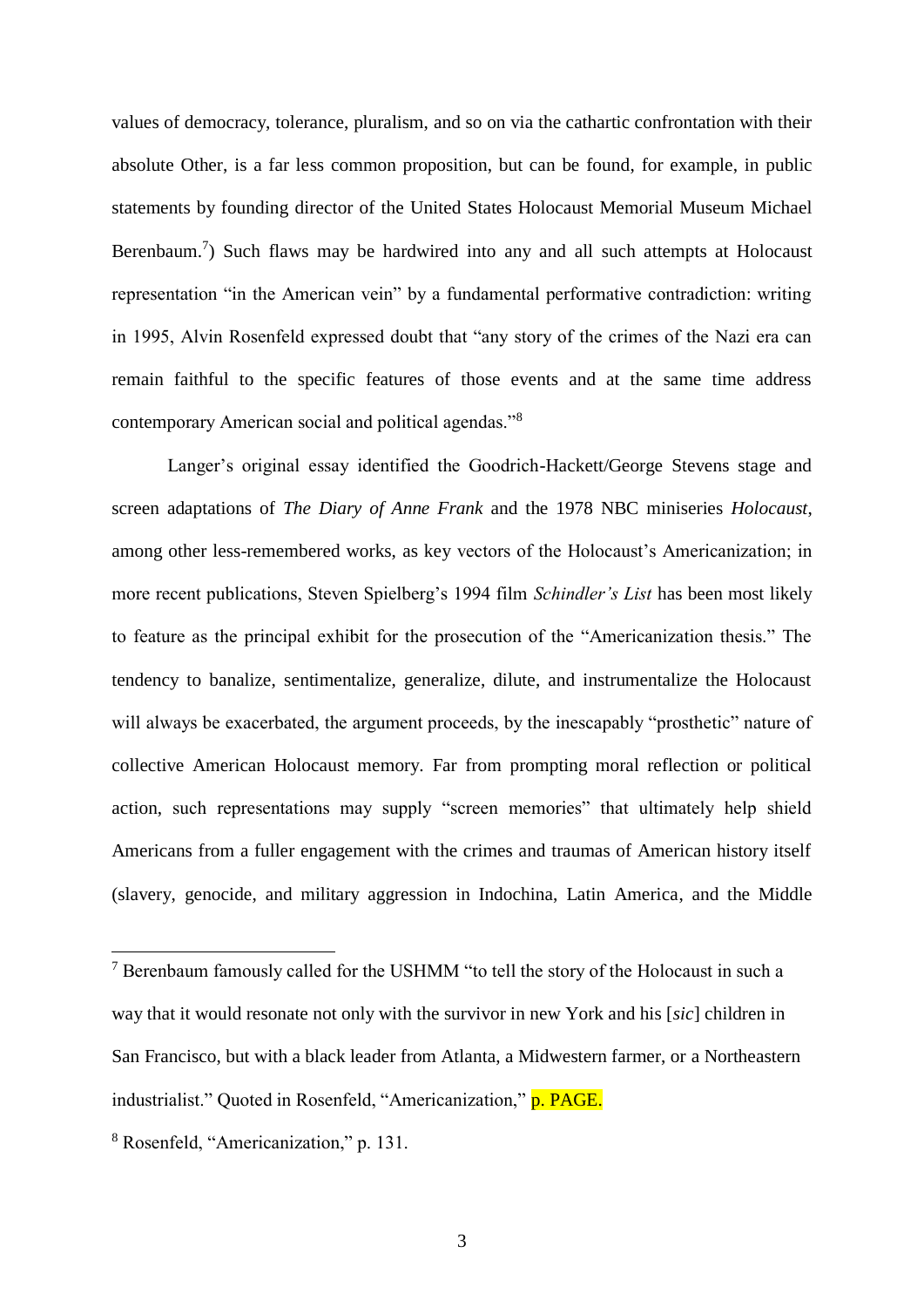East). As Peter Novick argues, "The pretense that the Holocaust is an American memory…works to devalue the notion of historical responsibility. It leads to the shirking of those responsibilities that *do* belong to Americans as they confront their past, their present, and their future."<sup>9</sup>

Rather than rehearse at length such well-known critical positions, this essay will first make some brief points locating Lawrence Langer's original essay, which originally framed the prospect of the Holocaust's Americanization at a specific point in the trajectory of American "Holocaust consciousness," and will suggest that his arguments—grounded in a humanistic American literary-critical tradition—are at once more narrowly focused (on literary and dramatic practice) and restrained and more rigorous than some of the more broadranging later exegeses of the Holocaust in American culture. Taking his 1983 essay on its own terms, therefore, I will go on to measure the continuing salience of his original analysis of Holocaust dramatic narratives, contrasting his position to those of scholars who have argued instead that Holocaust representations introduce dissentient and self-critical, rather than affirmative, strands into American life—or that the paradigms of American mass art such as Hollywood film are themselves in fact more complex and multi-valent than Langer believes.

Taking Edward Zwick's 2008 film *Defiance* as a contemporary equivalent to the midcentury middlebrow texts on which Langer focuses (alongside the stage and screen versions of the *Diary* and *Holocaust*, Millard Lampell's stage adaptation of John Hersey's Warsaw ghetto novel *The Wall*, Stanley Kramer's film *Judgment at Nuremberg*—both from 1961 and Arthur Miller's 1964 play *Incident at Vichy*), the essay concludes by offering an interpretation of Quentin Tarantino's controversial 2009 film *Inglourious Basterds* as a

<sup>9</sup> Novick, *Holocaust and Collective Memory*, p. 15.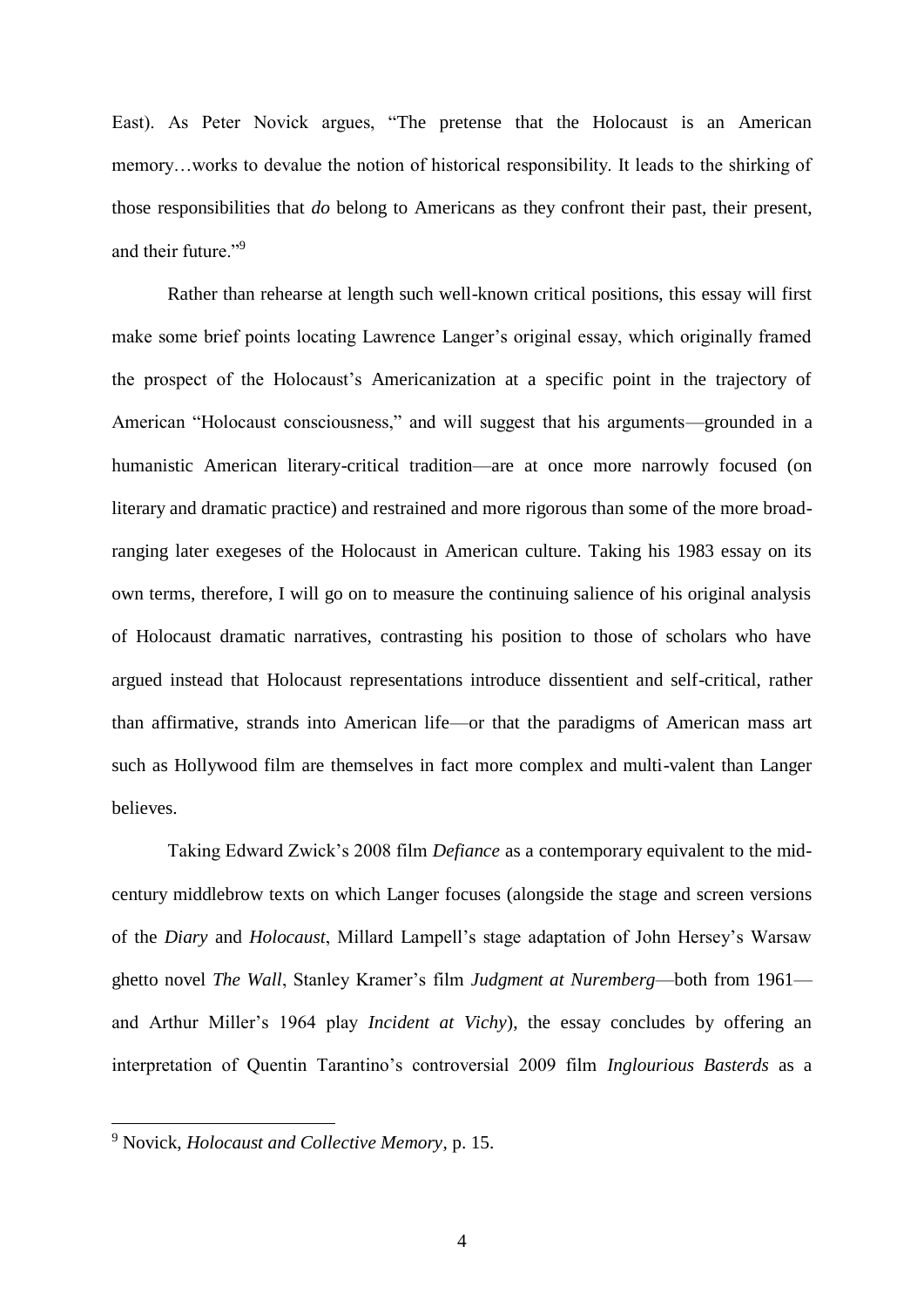counter-example. This is a work, I will argue, that systematically repurposes the canons of popular genre film, a field in which "American-ness" is itself a vexed question, with the specific aim of dismantling the notional firewalls between Nazi racial ideology, genocidal violence, tyranny, and sadism on the one hand and "American" values on the other. Ultimately, Tarantino's film "Americanizes" the Holocaust in ways that radically revise, and invert altogether—or alternatively might actually be seen as a provocative reaffirmation of— Langer's original proposition. The essay thus proposes to scrutinize, expand, and renovate the conventional model of the Americanization of the Holocaust with the aim of rendering the concept less prescriptive and more usefully analytical than it has sometimes been, or been allowed to be.

## **Americanization in contexts**

1

Alongside *Indelible Shadows*, <sup>10</sup> Annette Insdorf's pioneering survey of international Holocaust cinema (still itself a novel category in 1983), whose first edition was published in the same year, Langer's essay was one of the first attempts to take stock of American dramatizations of the Holocaust in comparative historical perspective. In fact, the essay can be seen as one expression among numerous others at this time of the growing contemporary sense—following key episodes in the late 1970s, including the *Holocaust* telecast and President Jimmy Carter's announcement of the presidential commission that would eventually lead to the establishment of the USHMM<sup>11</sup>—that henceforth the Holocaust would

<sup>10</sup> Annette Insdorf, *Indelible Shadows: Film and the Holocaust* (New York: Cambridge University Press, 1983).

<sup>11</sup> Edward Linenthal, in *Preserving Memory: The Struggle to Create America's Holocaust Museum* (New York: Viking, 1995), specifically identifies 1978 as "a crucial year in the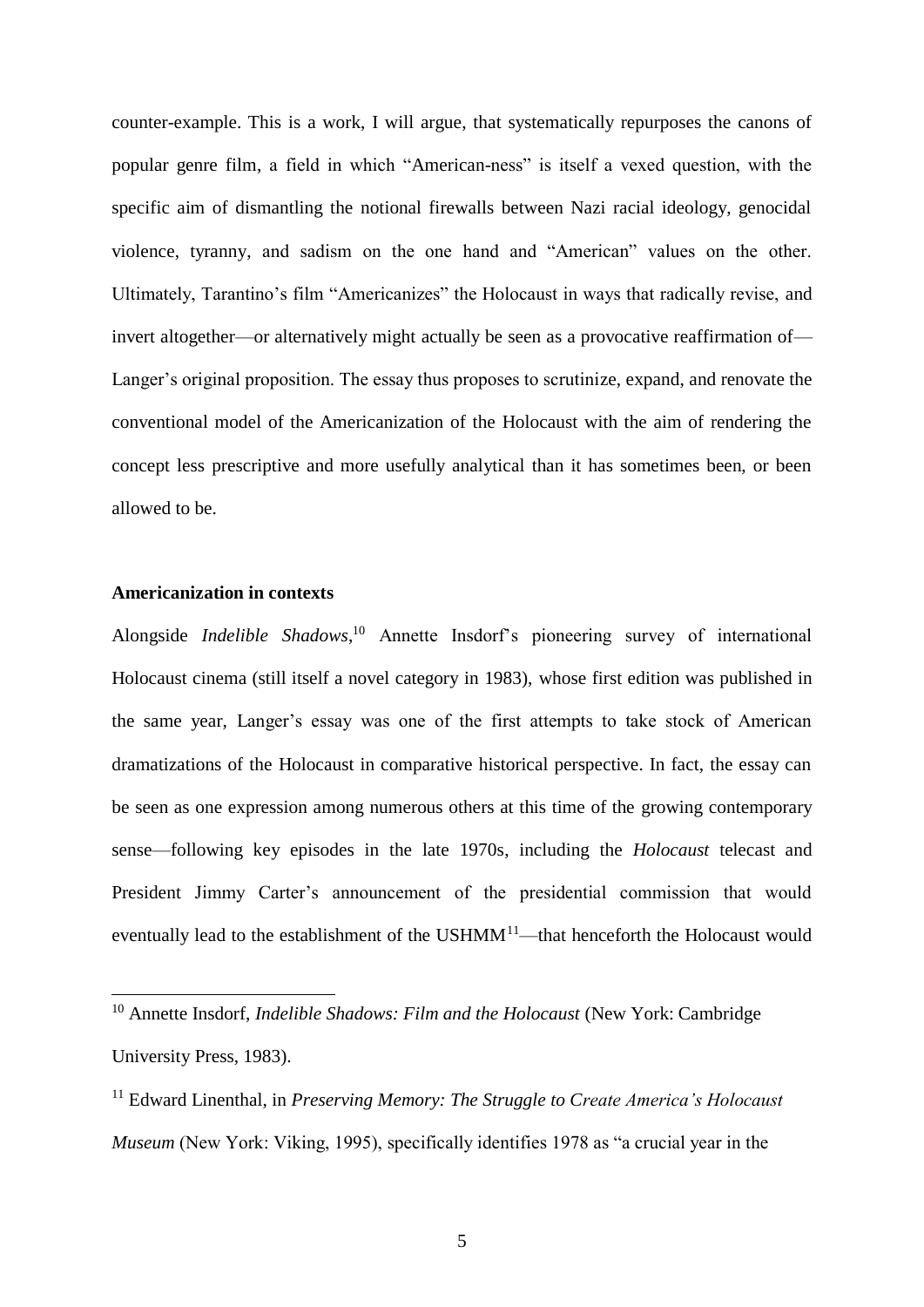have to be understood not only through the interpretative paradigms of Jewish history, culture, theology, and remembrance, or those of the study of World War II (in fact, at this time the Holocaust was largely relegated to the margins of most historical accounts of the larger conflict), but also in terms of its relationships to and meanings within mainstream American life. But whether this was a process to be welcomed or deplored, whether it would enrich either understandings of the historical Holocaust or the public discourses of late-20<sup>th</sup>century American culture, were questions very much still in play: Allen Mintz has noted not only "how particularly American were the terms on which the Holocaust purchased its place in our culture," but also that "those American terms…were far from static."<sup>12</sup>

The form of Langer's engagement with this as-yet undefined field, and his critical methodology in this essay, are consistent with the critical practice of his pathbreaking 1975 volume *The Holocaust and the Literary Imagination*<sup>13</sup>—itself recognizably informed by a humanistic, socially and ethically conscious literary-critical tradition in the American vein of Lionel Trilling—thus reflecting his principal scholarly concerns at this point in his career with literary narratives of the Holocaust. Langer lays out what would one become one of the most widely shared tenets of the broader Americanization thesis: the spuriously redemptive trajectory of American Holocaust fictions that seek out the consoling fiction of moral

organisation of [US] Holocaust consciousness" (p. 11); Raul Hilberg makes the same

1

observation in Peter Hayes, (ed.), *Lessons and Legacies: The Meaning of the Holocaust in a Changing World* (Evanston, IL: Northwestern University Press, 1991).

<sup>12</sup> Alan Mintz, *Popular Culture and the Shaping of Holocaust Memory in America* (Seattle: University of Washington Press, 2001), p. 108.

<sup>13</sup> Lawrence L. Langer, *The Holocaust and the Literary Imagination* (New Haven: Yale University Press, 1975).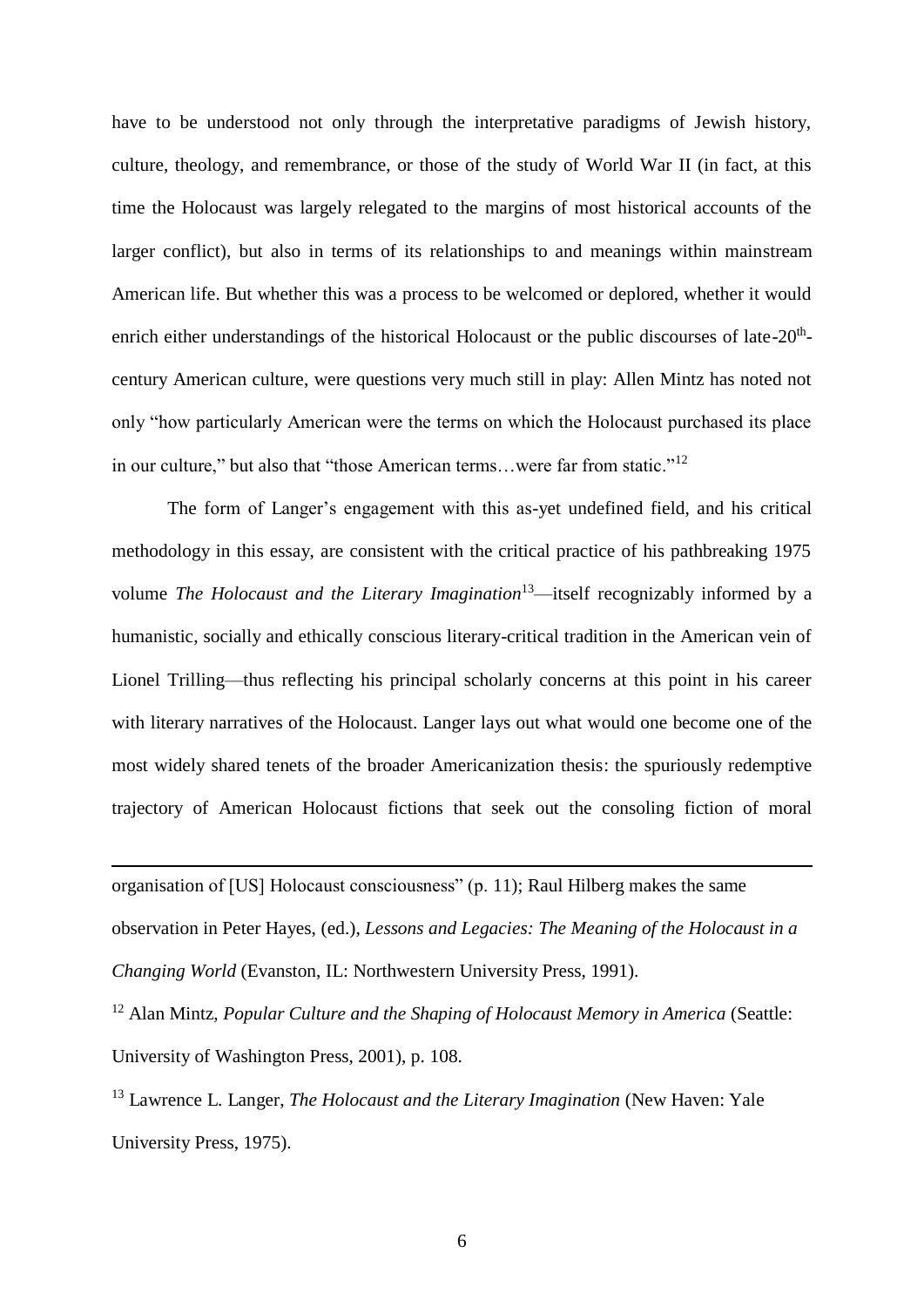perseverance even in the face of inhuman cruelty and suffering. Thus, Anne Frank's diary is edited and reshaped to ensure the audience is left with Anne's "mercurial optimism at the expense of the encroaching doom that finally engulfed them all,"<sup>14</sup> the unpalatable truth of her terrible end in Bergen-Belsen. Langer indicts the "pitiful cliché" of the play's insistence, via the exemplary rehabilitation of the embittered survivor (embodied onstage by Otto Frank) into tentative renewed hope in human nature, on suffering as epiphenomenal compared to the enduring truth of Anne's now-canonical assertion, with which Goodrich and Hackett conclude their adaptation: "In spite of everything, I still believe that people are really good at heart."<sup>15</sup> Such "fine sentiments," Langer argues, too readily lapse into comfortable abstraction and consolatory evasions—likewise typified by the "noble refrain" of Lampell's *The Wall* that "the only answer to death is more life."

These facile mottos, in Langer's view, at once belie and betray that it is precisely the absence of redemption—indeed, the speciousness of the concept in relation to the Holocaust—that renders it so singularly unpalatable to the normative paradigms of American drama. Langer cites an earlier literary response to genocide, *Heart of Darkness* (thus anticipating contemporary scholarship on the continuities of racial ideology in imperialism and fascism, though Langer does not himself draw any explicit parallel or connection<sup>16</sup>), effectively indicting American writers for the identical moral failure confessed by Conrad's narrator Marlow upon his return to London from the Congolese jungle. When Marlow meets

<sup>14</sup> Ibid., p. 158.

<sup>15</sup> For a fuller rehearsal of the case against the appropriation of the *Diary* as a comforting bromide, see Rosenfeld, *End of the Holocaust*, pp. 140–162.

**<sup>16</sup>** See, for example, Michael Rothberg, *Multidirectional Memory: Remembering the Holocaust in the Age of Decolonization* (Stanford: Stanford University Press, 2009).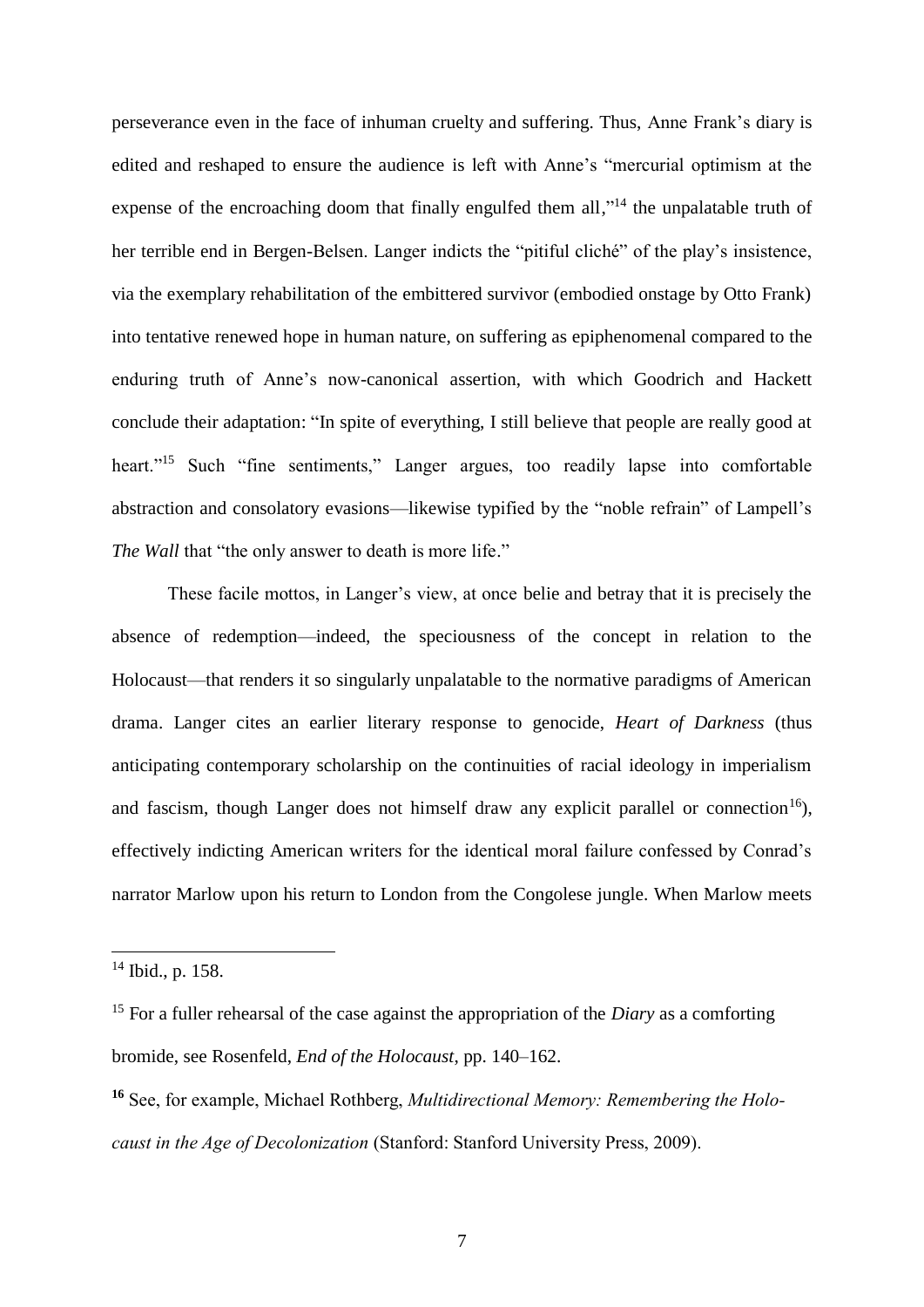with the dead Kurtz's fiancée, he finds himself unable to afflict her with the nihilistic revelation of Kurtz's real last words ("The horror! The horror!") and rewards her desperate pleas for "something—something—to live with" by, offering her instead the reassuring falsehood that Kurtz's final thoughts were indeed of her. In so doing, Marlow avoids a truth that, he insists, "would have been too dark—too dark altogether," lines Langer glosses with the comment that "the Holocaust—alas!—provides us with only something to die with, something from those who died with nothing left to give. There is no final solace, no redeeming truth, no hope that so many millions may not have died in vain. They have."<sup>17</sup> The core reiterated idea of Langer's essay is that the Holocaust defies and defeats efforts to manufacture narratives of heroic resistance (military or otherwise) or the triumph of the human spirit (anticipating his later insistence that survivor accounts testify not to "painful endurance as a form of defiance or resistance," but to "uncompensated and unredeemable suffering"<sup>18</sup>). This uncompromising insistence on the totality of the disaster, and art's corresponding obligation to encounter it without evasion or palliation, would become something of a leitmotif of Langer's work more generally. At various points in his essay, Langer cites survivor testimonies as a corrective to what he sees as the fundamentally disingenuous redemptive tenor of American Holocaust fictions.

However, with the exception of *Holocaust*, of which he is frankly contemptuous, Langer is careful not to indict American writers for their imaginative failures in engaging more fully with the horrors of the Holocaust—more careful, certainly, than subsequent critics of Americanization, but also, perhaps, reflecting his essay's historical position on the cusp of

.

<sup>17</sup> Langer, *The Holocaust and the Literary Imagination,* p. 157.

<sup>&</sup>lt;sup>18</sup> Langer, 2000, pp. xiv–xv. [Which work does this refer to? We are missing a full citation]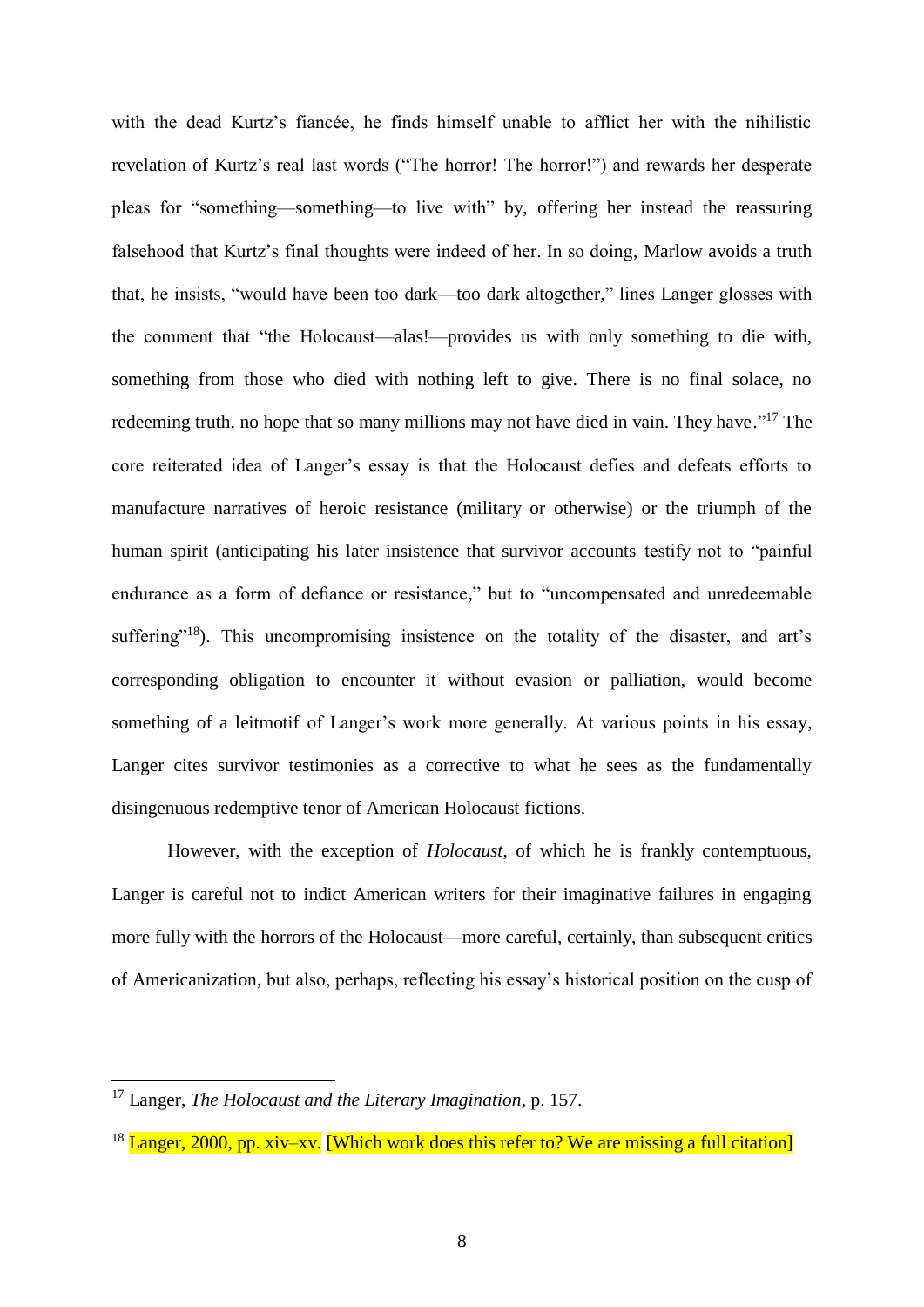a massive expansion both in Holocaust scholarship and broader cultural awareness of and engagement with the Holocaust. Langer remarks:

Regardless of artistic merit, the plays and films we are examining share one common purpose: they bring us into the presence of human beings [ie the characters] searching for a discourse commensurate with their dilemma. In order to recognize that dilemma, they must find a language adequate to express it; but in order to find that language, they must first be able to imagine the dilemma. Without such perception, without the words to articulate it to others and make it credible, the individual remains totally vulnerable.<sup>19</sup>

There is an interesting slippage here between the ostensible subjects of Langer's commentary—the (fictional or historical) protagonists of these texts whose failure to find adequate expressive forms for their experience is excused by the historically determined limits of their own perception and understanding—and the postwar writers who render their characters' "dilemma" with the benefit of historical understanding, yet who are in different ways also disabled—by the tenor of American culture, and specifically by the governing conventions of mainstream narrative, with which fatally they do not seek to break—from finding a discourse commensurate with the events and experiences they portray. Of course, Langer does not suggest that the writer's dilemma is in any way comparable to that of victims of the Holocaust; nonetheless, he registers the problem that would later be framed as the "limits of representation question" and would generate a sizeable sub-field of Holocaust scholarship in the decades either side of the new millennium. Again, we can see Langer's 1983 essay as transitional in its efforts—on the one hand to retain the framework of a more traditional critical project, while on the other moving toward an increasingly "exceptionalist"

<sup>19</sup> Langer, *The Holocaust and the Literary Imagination,* p. 165.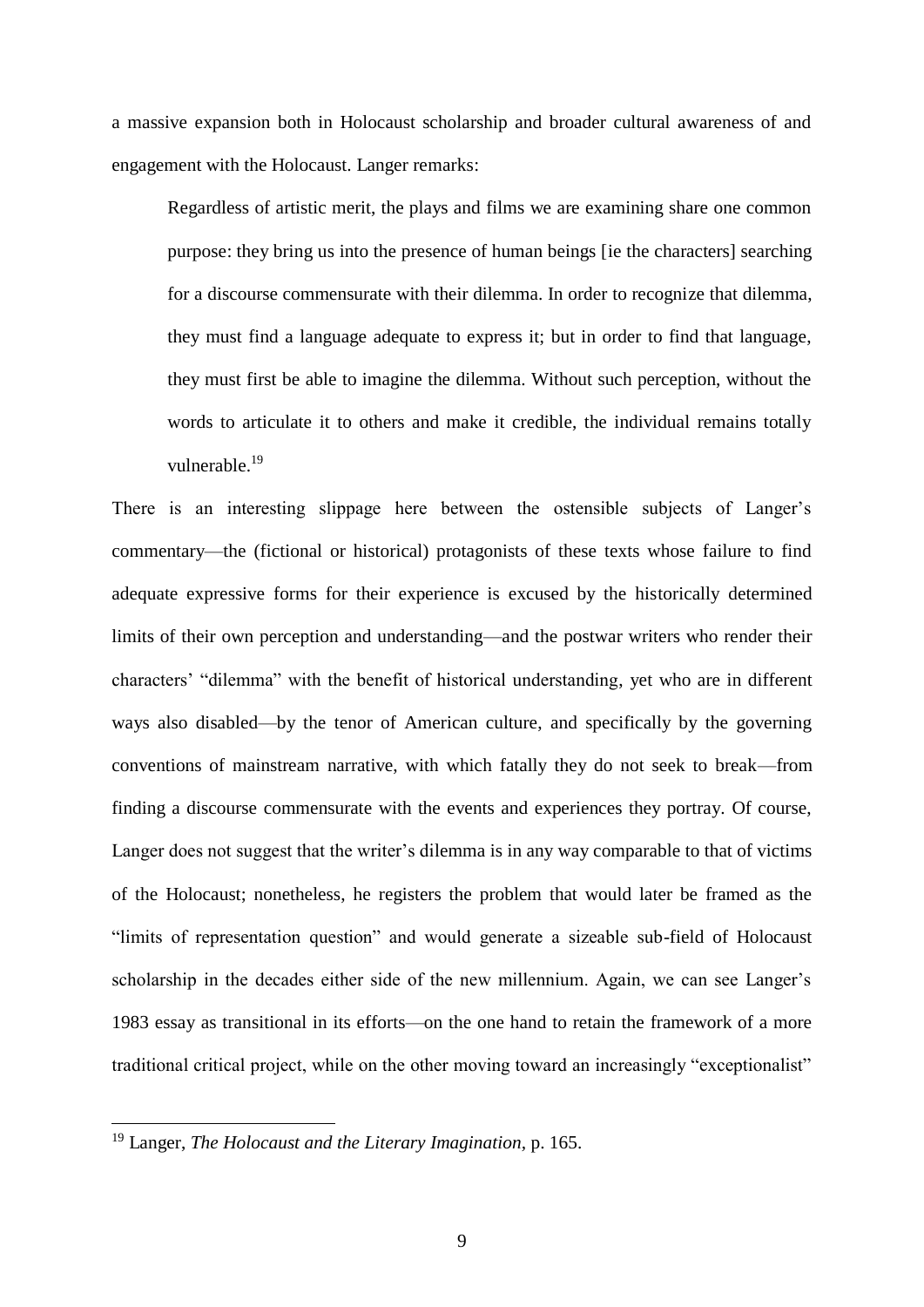model of the Holocaust, with all that implies for the legitimacy of works that seek to accommodate the Holocaust within or to preexisting representational conventions. Indeed, Langer approvingly cites Elie Wiesel's characterization of the Holocaust—in the context of a damning indictment of the failures of the *Holocaust* mini-series—as an "ontological event."

Generally, Langer's own critical vernacular avoids suggesting that the Holocaust mandates a wholesale departure from representational norms or even that, as Ilan Avisar would suggest in 1995, "authentic" Holocaust representations ought to be measured by the "stammers, restraints and hesitations" whose deformation of the textual body mark the text's self-conscious diffidence or insufficiency in rendering the full enormity of the Holocaust.<sup>20</sup> It may be significant that Avisar's work, like most of the scholarship on the "limits of representation"—but unlike Langer's essay—postdates the 1985 release of Claude Lanzmann's *Shoah*, a film that dramatically and polemically (and controversially) redrew many of the parameters of discussion of Holocaust representation, especially in the visual arts.<sup>21</sup> Langer's essay is less absolutist, recoiling from imposing representational ordinances upon the Holocaust (Lanzmann's infamous "circle of fire"), but rather identifying the kinds of questions and problems that Holocaust narratives illustrate, whether through their conscious engagement with such concepts or indeed their evasion or ignorance of them.

Foremost among those questions for Langer, perhaps, is the issue of individual choice and agency, or rather the unavailability and functional impossibility of either in the collapsed moral and ethical environment of mass extermination. Langer's emphasis on this question

 $20$  Ilan Avisar, "Holocaust Movies and the Politics of Contemporary Memory," in Rosenfeld, (ed.), *Thinking About the Holocaust*, p. 50.

 $21$  Lanzmann had already become a public figure in debates around the legitimacy of Holocaust representation by the late 1970s, inveighing in print against *Holocaust*.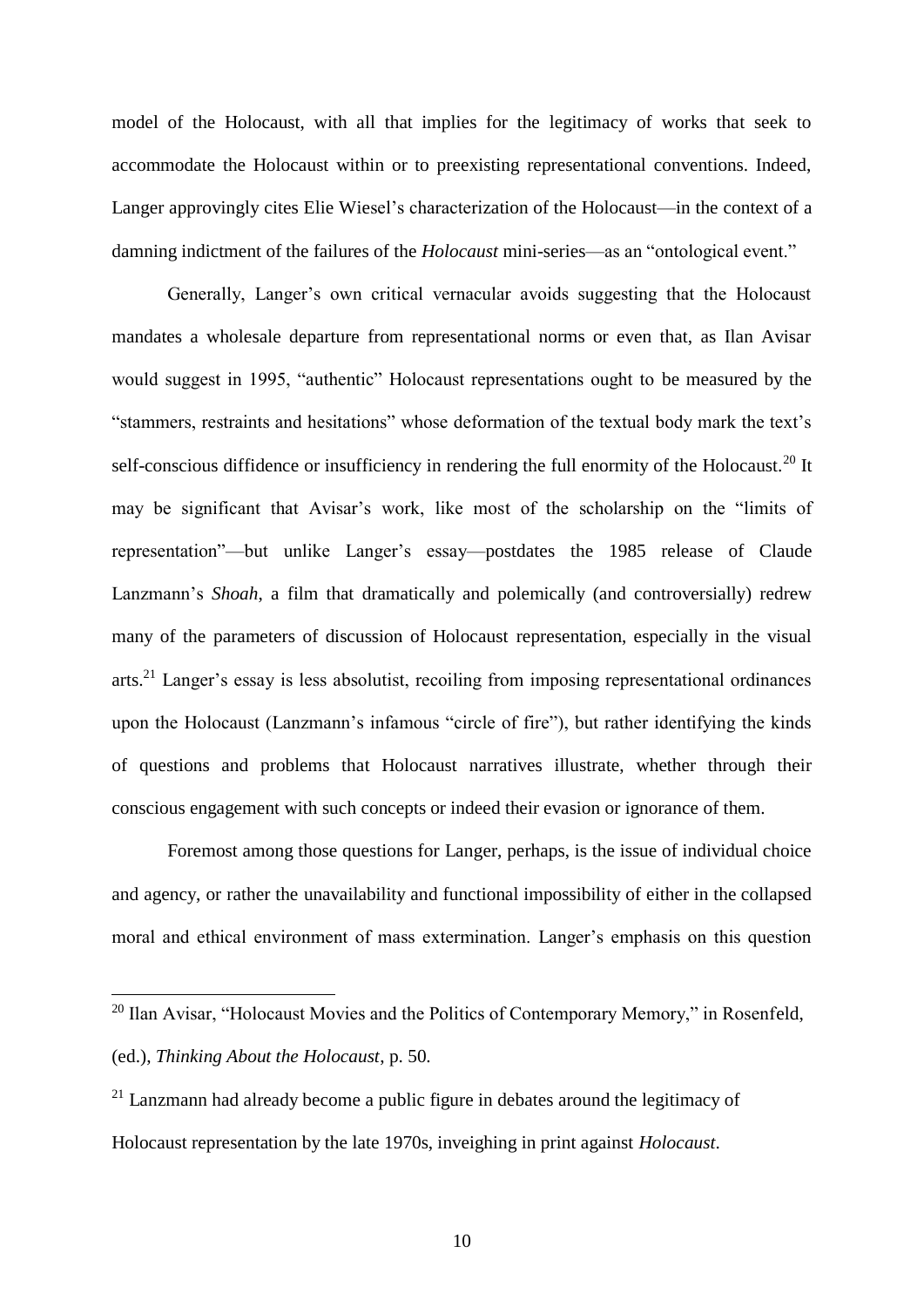invokes his own key concept of "choiceless choices" (not named as such in the Americanization essay, but first articulated the year before in *Versions of Survival*<sup>22</sup>) and lends his version of Americanization a distinctive perspective largely absent from subsequent works on popular American Holocaust representations. Invoking the Western literary tradition dating back to Greek tragedy, a move that itself reflects his training and background, Langer identifies individual moral choice as simultaneously indispensable to the kinds of conventional dramaturgy embodied by the works he discusses *and* largely irrelevant to the blasted moral and ethical landscape of the Holocaust, thus encapsulating the performative contradiction in which such works find themselves inescapably enmeshed. In dramas such as *The Wall* and *Incident at Vichy*, Langer discerns an agonized struggle on the writer's part to find a means "to restore…to men [*sic*] an instrumentality in their fate," <sup>23</sup> a restoration that reinforces a priori assumptions about the tenets of sustainable social life: "The heroic impulse triumphs over truth...and man proves himself still in control of his fate."<sup>24</sup> But for Langer, not only are concepts of individual or collective self-determination, whether political or moral, unsustainable in the face of the realities of industrialized genocide; the latter refutes, shatters, and extinguishes them in practice and evacuates and falsifies the intellectual and philosophical traditions on which they were premised. In a sense, Langer's project works to refute its own humanistic practices: to the extent that they are commonly predicated on the persistence of the relevance of categories of individual agency, moral choice, self-reflection, and so on, these works can only evade the truths of the Holocaust; while insofar as such

<sup>22</sup> Lawrence L. Langer, *Versions of Survival: The Holocaust and the Human Spirit* (Albany,

NY: SUNY Press, 1982).

<sup>23</sup> Langer, *The Holocaust and the Literary Imagination,* p. 162.

 $24$  Ibid., p. 163.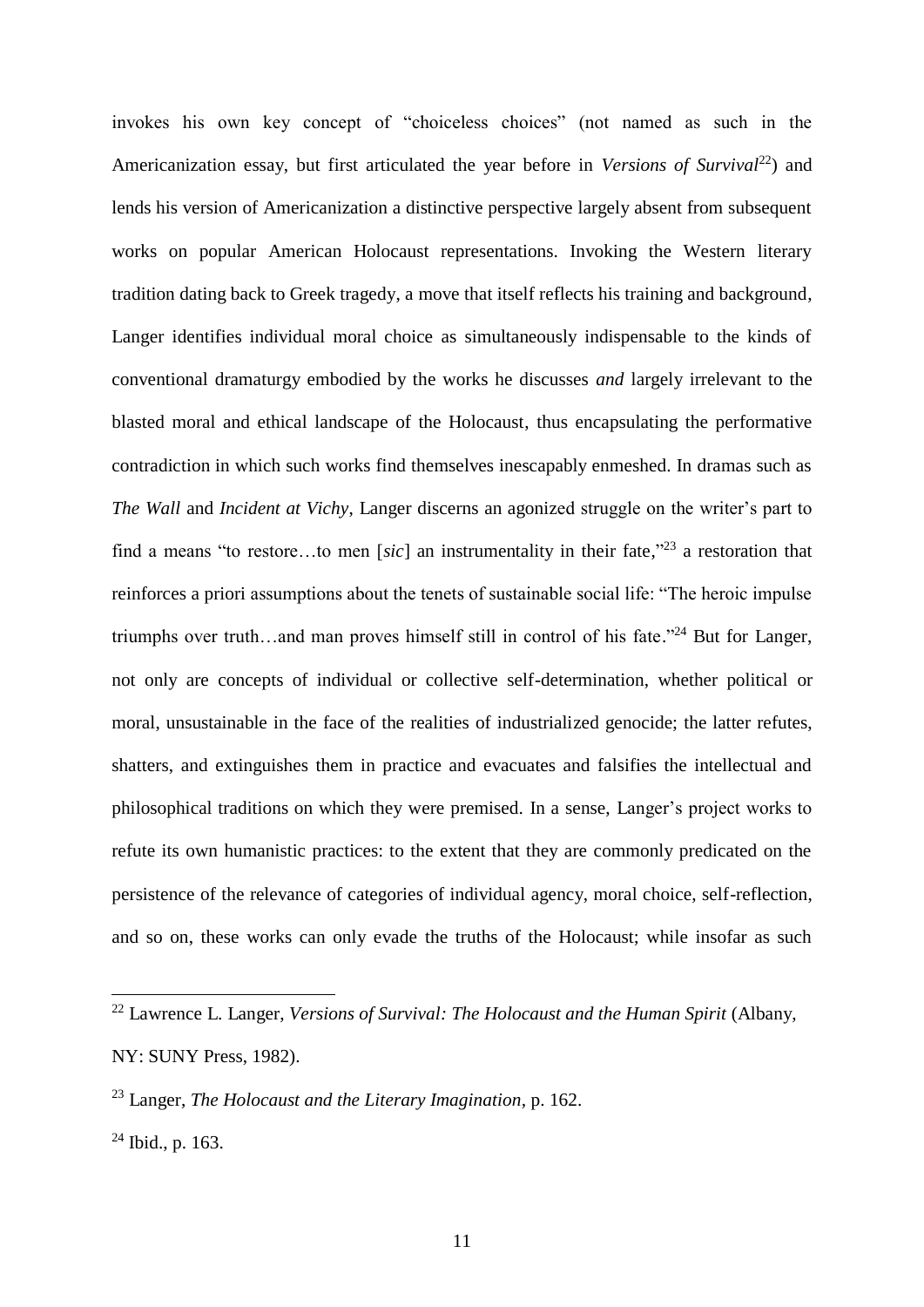categories are equally central to the critical tradition within which Langer locates himself, in analyzing them he can do no more than point out their manifest inadequacies, as no secure methodological vantage point (beyond the passing suggestion that "we have a right to expect more"<sup>25</sup>) exists from which an alternative aesthetic might be promoted.

Thus Langer's critique is, so to speak, a self-conscious performance of the hard truths that a film like *Judgment at Nuremberg* unintentionally sets on display: the latter's intended validation of an apolitically humane American justice, craggily embodied by Spencer Tracy's folksy integrity, as a bulwark against murderous tyranny runs aground against the truth (intruding into the film via interpolated documentary footage of the liberated camps) that "uncorrupted justice, the highest embodiment of law, order, morality and civilization is only a charade in the presence of atrocities literally embodied by the mounds of twisted corpses in mass graves at Belsen."<sup>26</sup> By contrast, the logical corollary of Langer's own merciless autopsy of such liberal fictions is the evacuation likewise of the foundations of his own starting critical position. Thus—though not motivated by an epistemological insistence on non-identity—Langer's absolutism ultimately corresponds interestingly with Adorno's famous stricture in *Negative Dialectics*: "If thought is not measured by the extremity that eludes the concept, it is from the outset in the nature of the musical accompaniment with which the SS likes to drown out the screams of its victims."<sup>27</sup>

## **Other Americanizations?**

 $25$  Ibid., p. 179.

 $26$  Ibid., p. 172.

<sup>27</sup> T. W. Adorno, *Negative Dialectics*, trans. E. B. Ashton (London: Continuum, 1973), p. 365.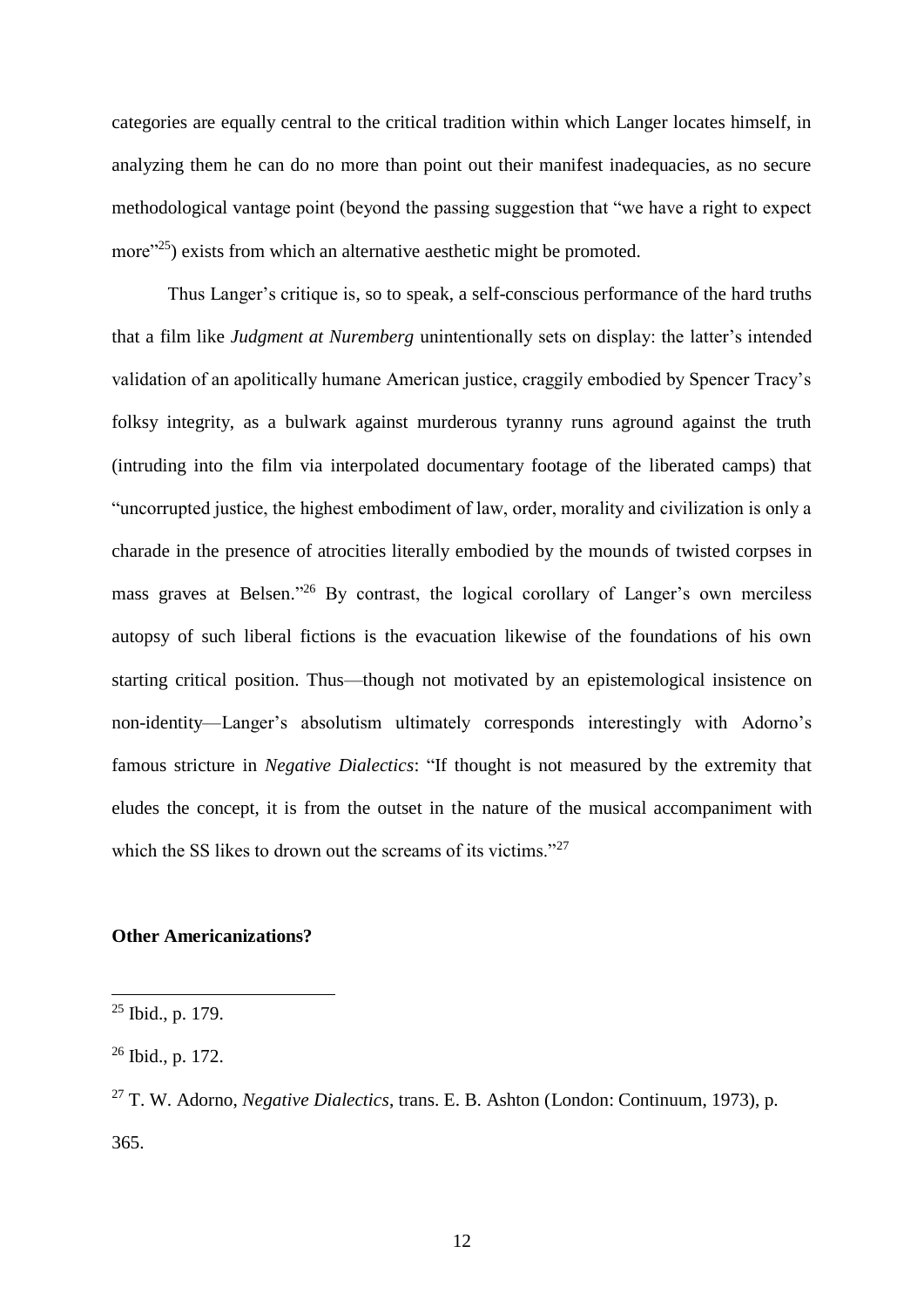The comparison with Adorno highlights the interesting point that, at least in the Americanization essay, while he deprecates the limitations of the mainstream charactercentred films and plays he discussed, Langer, unlike Adorno, does not appear to be invested in the formal stratagems of literary modernism as a means of delivering a more authentic imaginative engagement with the Holocaust—stratagems that by 1983 had certainly become orthodox, at least in European, if not in American, drama (in such works as Peter Weiss' 1964 play *The Investigation,* the poetry of Paul Celan, etc.). This difference is highlighted by the omission from Langer's essay of Sidney Lumet's 1965 adaptation of Edward Lewis Wallant's novel *The Pawnbroker*, a film that looks to the contemporary modernist practices of European art cinema rather than to Hollywood conventions. The exclusion is a surprising one, given not only the relatively sparse American Holocaust filmography at the time of Langer's writing and the film's high-profile and generally positive critical reception, but also that Lumet's film also seems to accord at least partly with Langer's demand that Holocaust narratives acknowledge the specificity and radical incommensurability of the event—because Lumet's deployment of disruptive montage to portray the radically divided subjecthood of the traumatized survivor departs from conventional models of the integrated self that underpin the reassuring assumptions around agency and moral self-determination Langer questions and because it (controversially) posts a relationship between American culture and the Holocaust that is diametrically opposed to the restorative optimism of a near-contemporary drama like *Judgment at Nuremberg*.

The flaws in Lumet's psychopathology of the survivor—which on some readings amount to a borderline-antisemitic caricature of the Wandering Jew—have been widely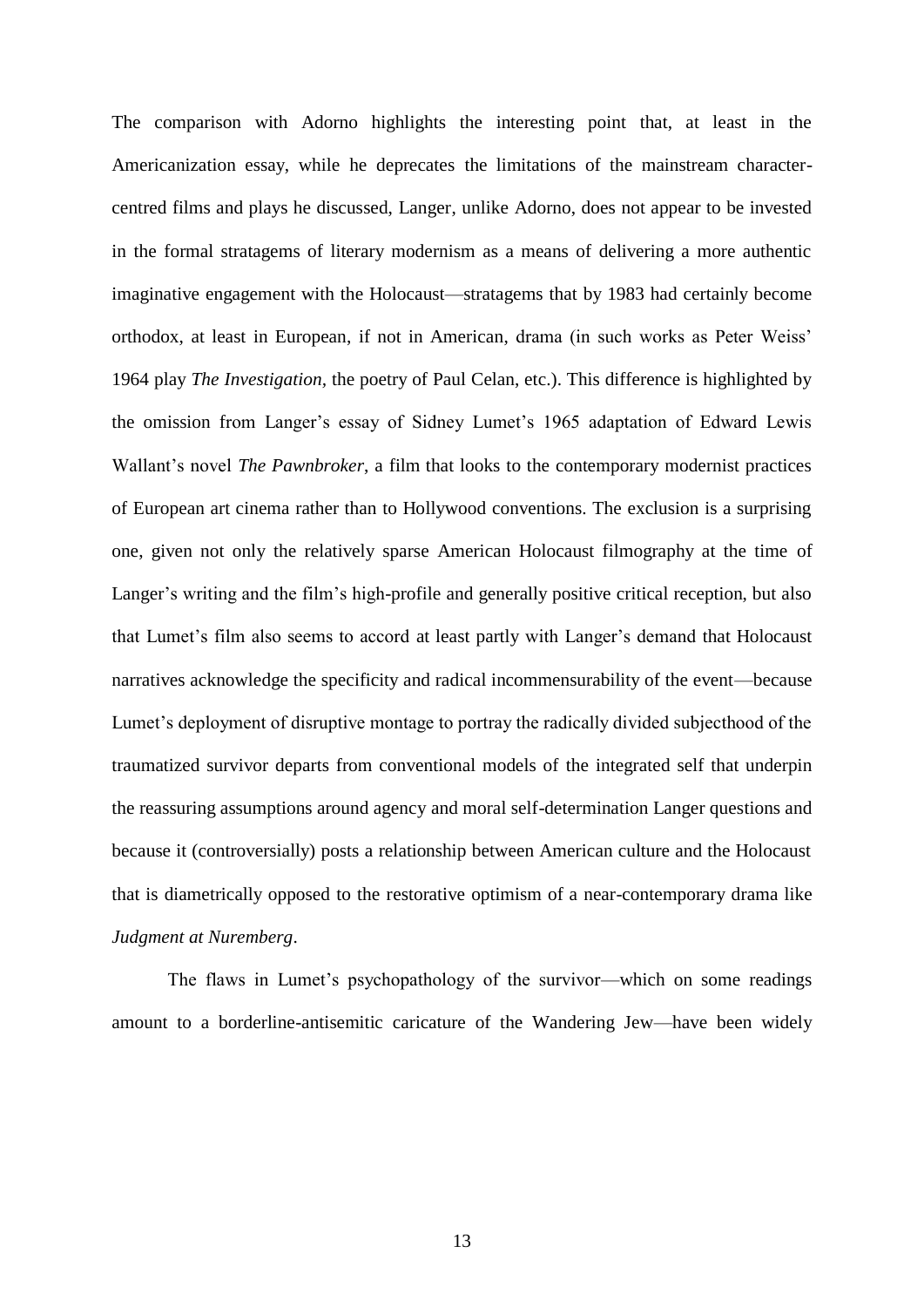rehearsed elsewhere<sup>28</sup> (as have the bald Christological overtones of the film's melodramatic climax); in any case, more or less authentic versions of Jewishness do not figure especially prominently in Langer's critique of American Holocaust dramas. By contrast, a demand for unalloyed trauma does, and in this respect, certainly *The Pawnbroker* is not wanting—in fact, a frequently encountered critique of the film is that, as memorably portrayed by Rod Steiger, camp survivor Sol Nazerman becomes a one-dimensional character locked into an inescapable cycle of re-experienced and re-enacted trauma by the incommunicable enormity of his suffering. Discussing the inadequacies of *Holocaust*'s portrayal of the T5 "euthanasia" murder process, Langer deplores the absence of "any vivid anguish, any searing pain, any terror, pain, or even dislocation of the moral center of [the victims'] being."<sup>29</sup> An anguished moral dislocation is surely at the very core of Nazerman's plight in *The Pawnbroker*. Nor does the film suggest that Nazerman should be called to moral account for the afflictions visited upon him through no choice of his own: in fact, one function of the film's use of subjective flashbacks to express the insistent and irruptive, yet concealed from everyone around him, presence of traumatic memory in Nazerman's daily life is to disable him as a conscious moral agent. Nazerman is a prisoner of the trauma that screens him from even the most basic human contact with anyone around him in mid-1960s New York. Lumet's adoption of a modernist cinematic language, with discordant jazz score, a stark visual register rich in *chiaroscuro* and overtly symbolic *mise en scène*, and Ralph Rosenblum's disjunctive

<sup>28</sup> See, for example, Mintz, *Popular Culture and the Shaping of Holocaust Memory*, pp. 117– 123.

<sup>29</sup> Langer, *The Holocaust and the Literary Imagination,* p. 175.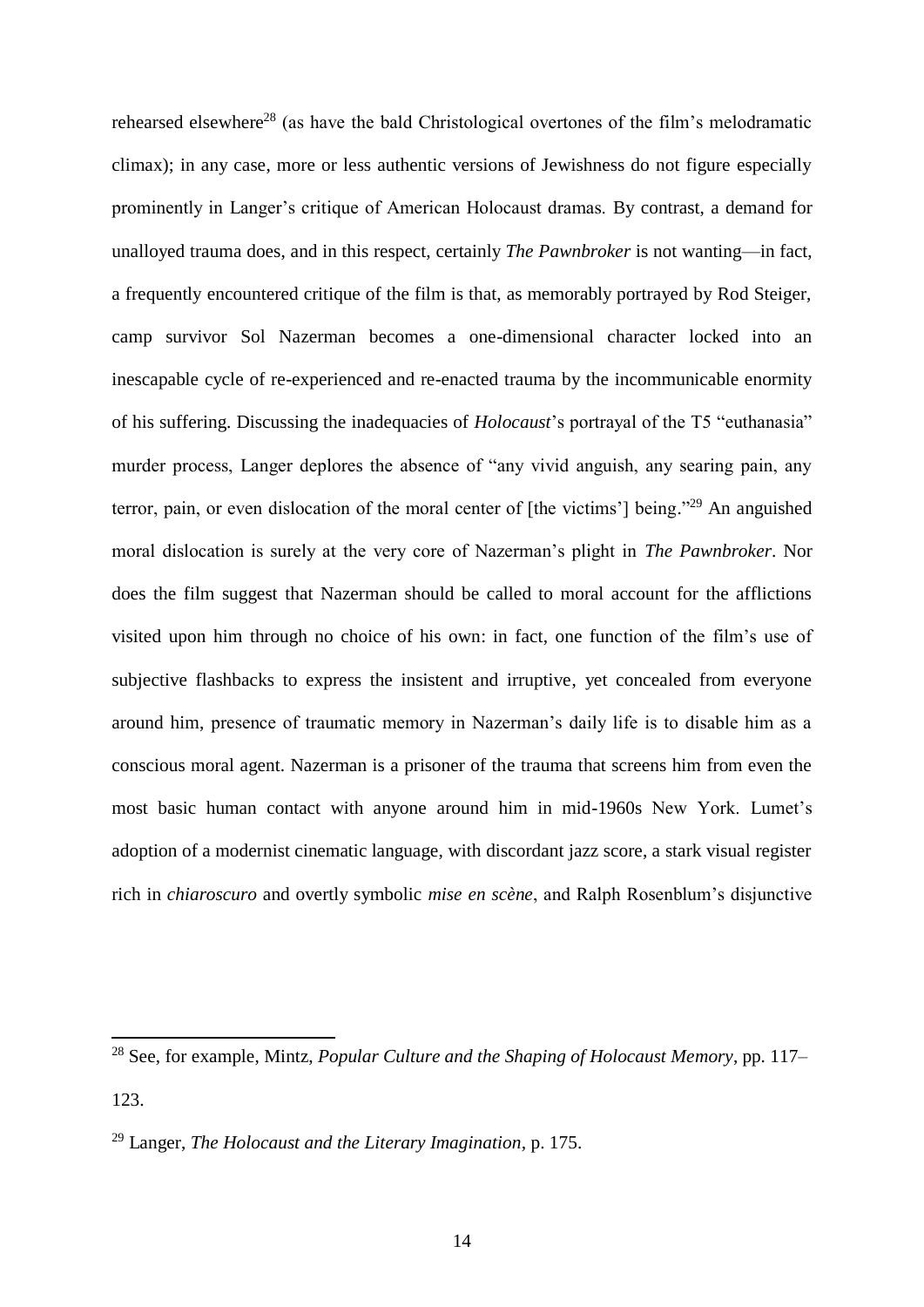editing,<sup>30</sup> further distances *The Pawnbroker* from the stylistic and ideological stolidity of *Judgment at Nuremberg* or the sentimentality of *The Diary of Anne Frank*.

Yet had Langer chosen to discuss *The Pawnbroker*, for all these departures from the protocols of middlebrow American cinema, would he nonetheless have discerned other vectors of Americanization in the film? The most obvious, and controversial, of these must be the film's proposition that the racial oppression and violence surrounding Nazerman in his postwar life as a pawnbroker in impoverished, racially divided New York is meaningfully comparable to, or in some way continuous with, the sufferings of European Jewry under the Nazis. For the most part, contemporary reviewers, who afforded *The Pawnbroker* a mostly respectful reception, did not remark upon this linkage, certainly not negatively; more recent Holocaust scholars, however, have excoriated what they see as a tendentious and specious comparison that offends their sense of the particularity (and/or exceptionalism) of the Holocaust. Ilan Avisar's 1988 monograph, for example, deplored the film's "bogus analogy between the horrors of the Holocaust and living conditions in Spanish Harlem."<sup>31</sup> To others, the specificity of the Holocaust is diffused still further through an interpretative framework that encounters it less as a historical event, let alone a discernibly Jewish one (the scenes of Nazerman's life in prewar Germany are dreamlike and unanchored in any tangible social or cultural reality) than an existential conundrum of the modern experience whose meaning is as pressing and palpable for Americans and non-Jews. David Desser and Lester J. Friedman suggest that in *The Pawnbroker*, "The Holocaust becomes symbolic of modern America,

<sup>30</sup> Contemporary critics were quick to note the influence of Resnais' *Hiroshima Mon Amour.*

<sup>31</sup> Ilan Avisar, *Screening the Holocaust: Cinema's Images of the Unimaginable*

<sup>(</sup>Bloomington: Indiana University Press, 1988), p. 124.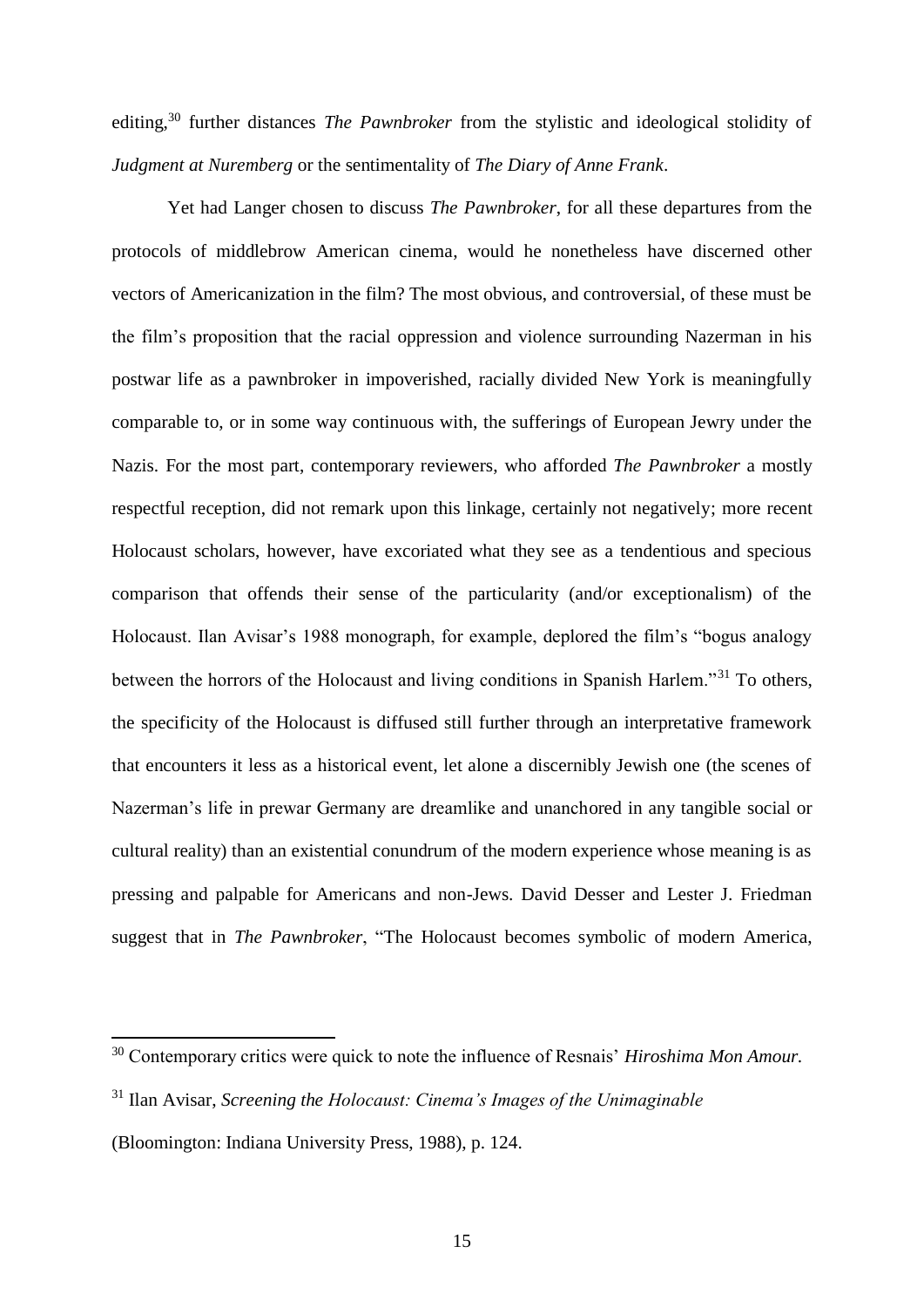and…[Nazerman] embodies an aspect of the modern condition."<sup>32</sup> Lumet's film thus might be seen to mark not, as it is often received, the start of a more direct and uncompromising engagement with the Holocaust in American cinema following on from the "universalist" ideology of *The Diary of Anne Frank*, but rather—or also—the start of the process wherein the Holocaust becomes a moral index against which other cultures' claims on justice and tolerance can be measured, and whose very extremity, rather than offering relative reassurance (American racism isn't as bad as that of the Nazis), sounds a tocsin warning against moral complacency (acts of "lesser" racial discrimination and violence are continuous with and morally and ethically indistinguishable from genocide).

So *The Pawnbroker*, even as it departs starkly from the paradigms of mainstream commercial drama nonetheless illustrates that Americanization—expansively conceived may be an ineluctable dimension of American Holocaust art. Is to demand otherwise to ask the almost impossible—that artists think themselves outside of the discourses in which they work, and which they share with those to whom they principally speak? This is a question that can also be asked of what would seem to be one of *The Pawnbroker*'s most distinctively "un-American" techniques: its attempt to impart—or even inflict—trauma upon its audience, via the techniques of subjective montage and the stark, unsparing cruelty of its monochrome imagery. Is trauma not American, too? Or can it be made American?

In "On the Social Construction of Moral Universals," Jeffrey Alexander traces the evolution of the Holocaust in European, and especially American, public discourse from the delimited if meaningful category of war crime, to a world-historical event and a didactic "cultural program"—a "Trauma Drama," driven by "symbolic extension and emotional

.

<sup>&</sup>lt;sup>32</sup> David Desser and Lester D. Friedman, *American Jewish Filmmakers*, 2<sup>nd</sup> ed. (Urbana, IL: University of Illinois Press, 2004), p. 210.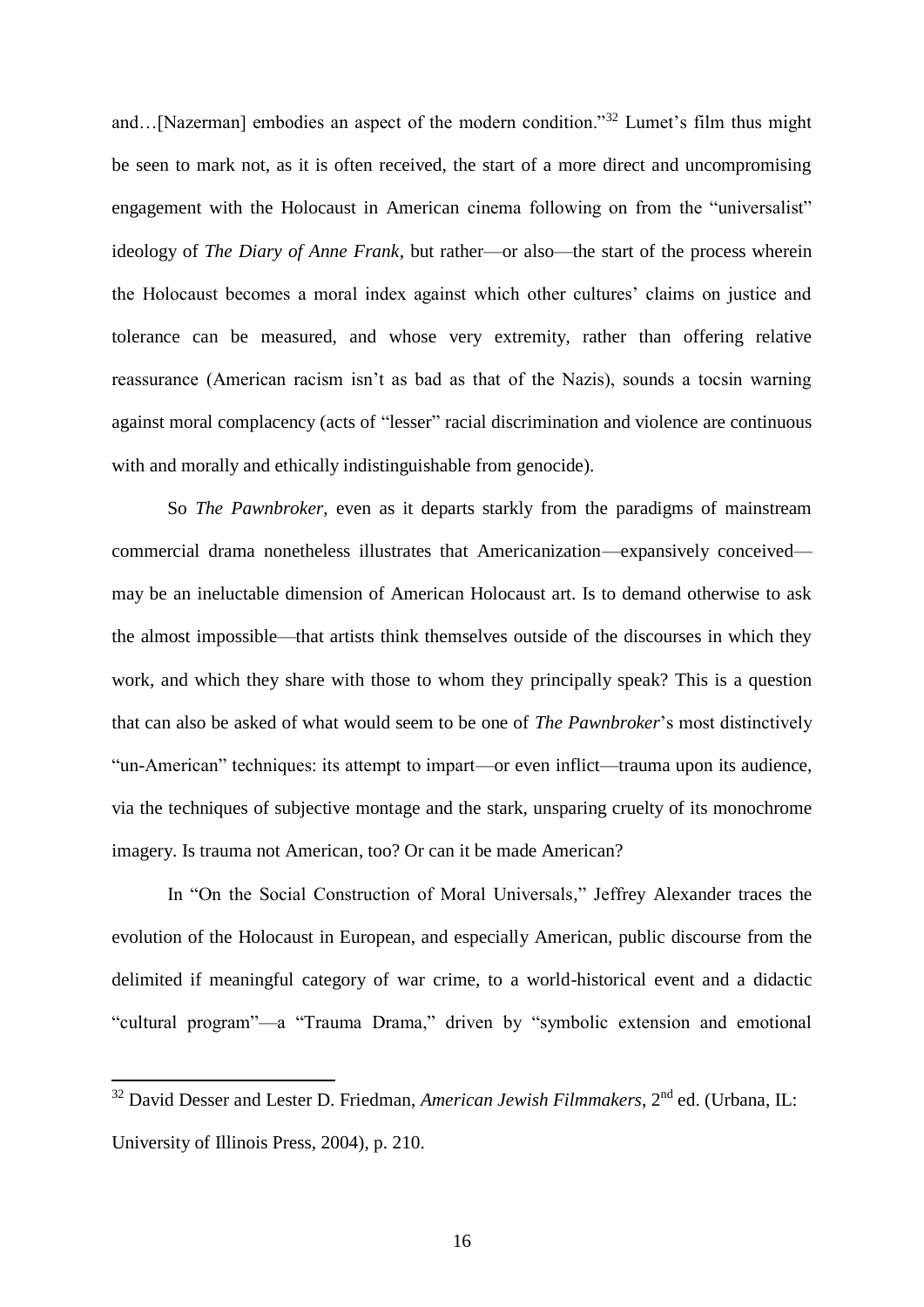identification"<sup>33</sup>—whose powerful symbolism underpins a broad project of public moral instruction around radical evil, law, and universal moral values. Alexander's perspective is explanatory rather than normative: that is, he addresses himself to "the social creation of a cultural fact," a formulation that itself reflects a basic assumption that historical events do not enter the social field self-constituted and pre-defined, but rather are rendered culturally legible and socially meaningful by their construction through public discourse and their accommodation to contemporary needs—"No trauma interprets itself."<sup>34</sup> Such an assumption echoes Ilan Avisar's observation that "Holocaust films reflect the accommodation of historical memory to contemporary political needs,"<sup>35</sup> but runs counter to Langer's implicit position in the Americanization essay that the forms of mainstream narrative cinema/theater should reconstitute themselves to have any hope of rising to the enormous challenge of authentically representing the Holocaust. Alexander unfolds the story of the Holocaust's gradual emergence as a transcendent moral absolute in American public discourse by reviewing successive phases of its public reception, starting with well-known accounts of how the first reports of the liberated camps in 1945 prompted a variety of responses ranging

1

<sup>35</sup> Avisar, "Holocaust Movies," p. 38; see, for comparison, Sara Horowitz, "The Cinematic Triangulation of American Identity: Israel, America, and the Holocaust," in Flanzbaum, (ed.), *Americanization*, pp. 145–146: "Cinematic versions of the Shoah comment not only on the murdered Jews of Europe but also on the ideological climate in which the films themselves are produced, distributed, and reviewed."

<sup>&</sup>lt;sup>33</sup> Jeffrey Alexander, "On the Social Construction of Moral Universals The 'Holocaust' from War Crime to Trauma Drama," *European Journal of Social Theory*, vol. 5, no. 1 (2002): p. 44.

<sup>34</sup> Alexander, "On the Social Construction," p. 10.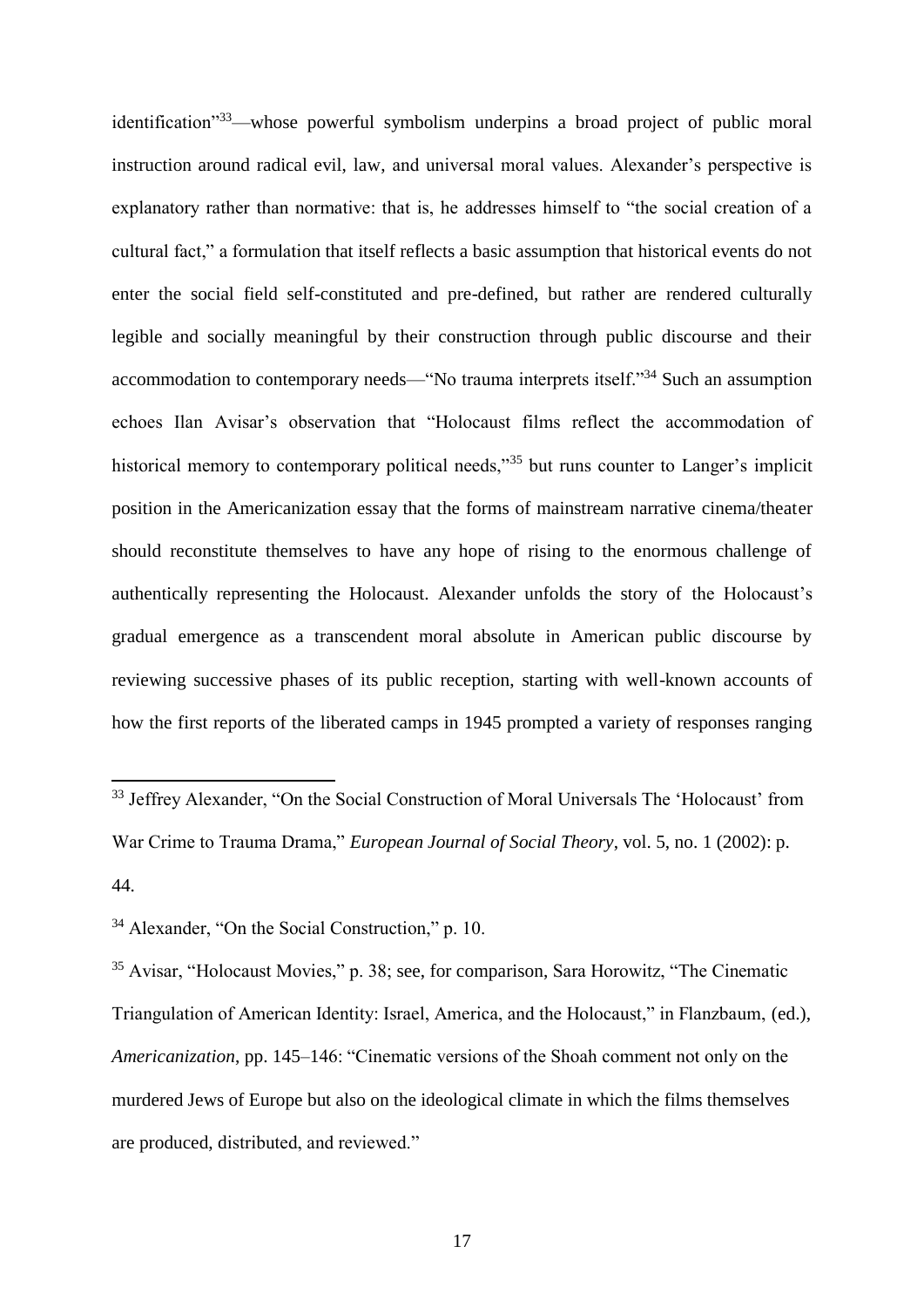from horror and compassion to revulsion and even incredulity. For Alexander, these responses not only reveal the ways in which empathy (as a key vector of universalization) was inhibited by the alien-seeming qualities of camp survivors as depicted in early newsreels and photographs; they also illustrate that, perhaps paradoxically, the events subsequently collectively understood as "the Holocaust," and in turn as a transcultural, transhistorical marker of abysmal moral implosion—in Kantian terms, "radical evil" or, comparatively, Durkheim's a "sacred evil"<sup>36</sup>—were initially constructed as in a sense only too historical and concrete: as the actions of a uniquely criminal regime predefined as antithetical to (American) democracy against its racial and political opponents, thus to be dealt with in the military, and eventually juridical and political, rather than moral, spheres. Alexander distances himself from Wiesel's assertion of the "ontological" status of the Holocaust, noting that whether evil is comprehended ontologically or epistemologically—with the possibility in the latter case that evil can be ameliorated, overcome (a possibility seemingly confirmed by the Allies' defeat of Nazi Germany), and ultimately superseded in a historical narrative of progressive advance—has far-reaching implications for how it will be understood and handled.

Alexander makes a surprising move by claiming that the de-particularization of the Holocaust entailed in its moral reification—its translation since the 1960s onto a rarefied plane of absolute evil well beyond the specific historical circumstances of the Nazi murder of European Jewry—does not, as one might assume, also remove it from the sphere of individual experience or understanding. Rather, he argues that insisting on "the Holocaust" as a ubiquitous potentiality within human nature—a prospect that also forecloses on myths of progressive modernity and, as Lyotard and Bauman have argued, points the way to the

<sup>36</sup> Alexander, "On the Social Construction," p. 27.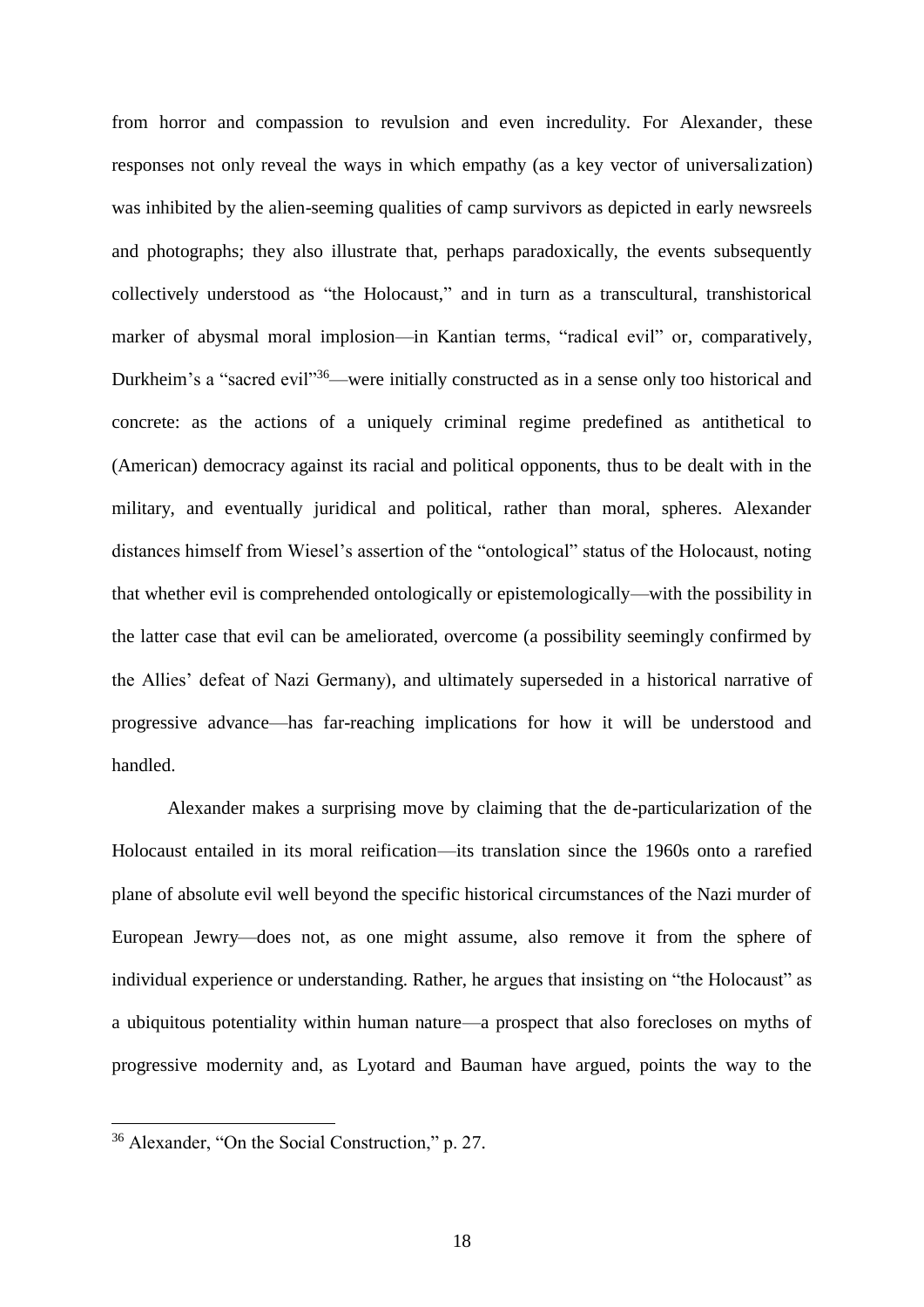postmodern—requires the abolition of prophylactic distance from victim and perpetrator alike and an acceptance, under the auspices of moral universalism, of the need to acknowledge and combat violence and suffering wherever they are encountered. The Holocaust thus authenticates an activist moral stance in relation to others, uncircumscribed by the "explanations" of historical context.

It is worth noting that in charting the reconstruction of the Holocaust as a tragic drama, which in turn became appealing to an American public demoralized by postwar challenges to progressive mythology such as Vietnam, Alexander is not speaking figuratively. In fact, he emphasizes the role of actual dramatic fictions—citing, as Langer does, *The Diary of Anne Frank* and *Holocaust*—in accomplishing this shift:

In the course of constructing and broadcasting the tragic narrative of the Holocaust, there were a handful of actual dramatizations—in books, movies, plays, and television shows—that played critically important roles. Initially formulated for an American audience, they were distributed worldwide, seen by tens and possibly hundreds of millions of persons, and talked incessantly about by high-, middle-, and low-brow audiences alike. In the present context, what seems most important about these dramas is that they achieved their effect by personalizing the trauma and its characters. This personalization brought the trauma drama "back home." Rather than depicting the events on a vast historical scale, rather than focusing on larger-than-lifeleaders, mass movements, organizations, crowds, and ideologies, these dramas portrayed the events in terms of small groups, families and friends, parents and children, brothers and sisters. In this way, the victims of trauma became everyman and everywoman, every child and every parent.<sup>37</sup>

<sup>37</sup> Ibid., pp. 34–35.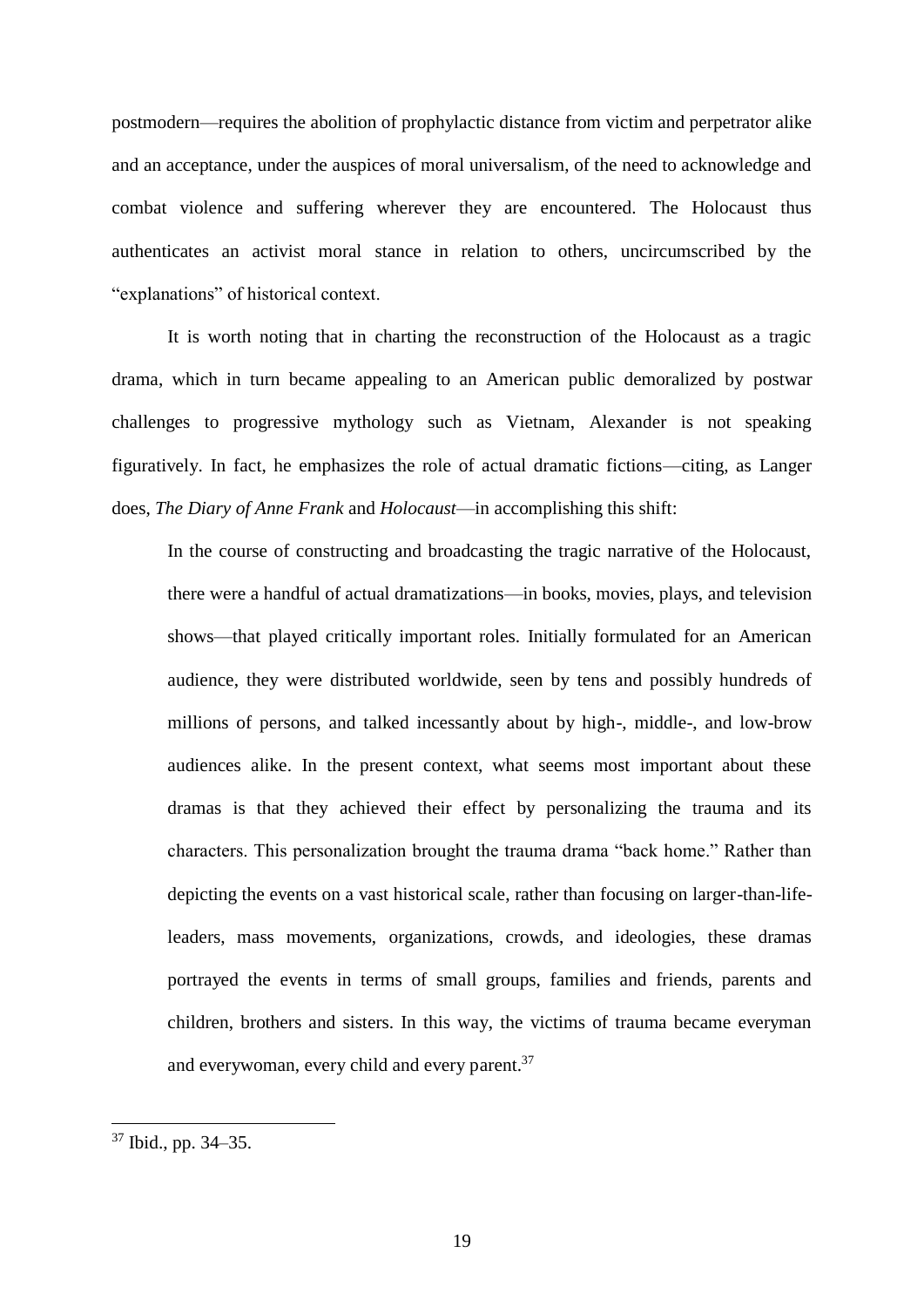Alexander echoes here Andreas Huyssen's celebrated analysis of the impact of *Holocaust* on West German audiences, which tried to resolve the consternation of German intellectuals that such a quintessential "culture-industry" product should have generated an outpouring of memory and public debate around the Third Reich that decades of precisely calibrated Brechtian didactic theater had failed to prompt. Huyssen solved this conundrum by arguing that it was precisely as melodrama that *Holocaust* undammed the wellspring of memory: enabling audience identification allowed Germans to grieve for a loss experienced for the first time, via the mechanisms of identificatory drama, as their own, rather than only as crimes of which they were perpetrators and/or beneficiaries and colluders (charges that provoked guilt and psychological denial).<sup>38</sup> Huyssen's sympathetic account of *Holocaust*, originally published three years before Langer's Americanization essay, offers a "immanent critique" of mass culture that Langer's essay, for all its sensitivity to the constraints of the American worldview, largely does not. The generative potential of such a critical stance becomes clear in Miriam Bratu Hansen's 1995 essay on Steven Spielberg's *Schindler's List.*  Upon its release in 1993, the film instantly became the focus of intense critical debate, much of which both in scholarly commentary and the wider media reworked positions familiar from the responses to the broadcast of *Holocaust* fifteen years before, yet intensified by the filmmaker's own uniquely high profile, by the expansion of Holocaust consciousness in the intervening years, and by the widespread recognition even amongst the film's many critics that it was an artistic achievement of a considerably higher degree than the NBC miniseries. Alongside claims of historical exploitation and falsification, the marginalization of Jewish

<sup>38</sup> Andreas Huyssen, "The Politics of Identification: *Holocaust* and West German Drama," *After the Great Divide: Modernism, Mass Culture, Postmodernism* (Bloomington: Indiana University Press, 1986), pp. 94–114.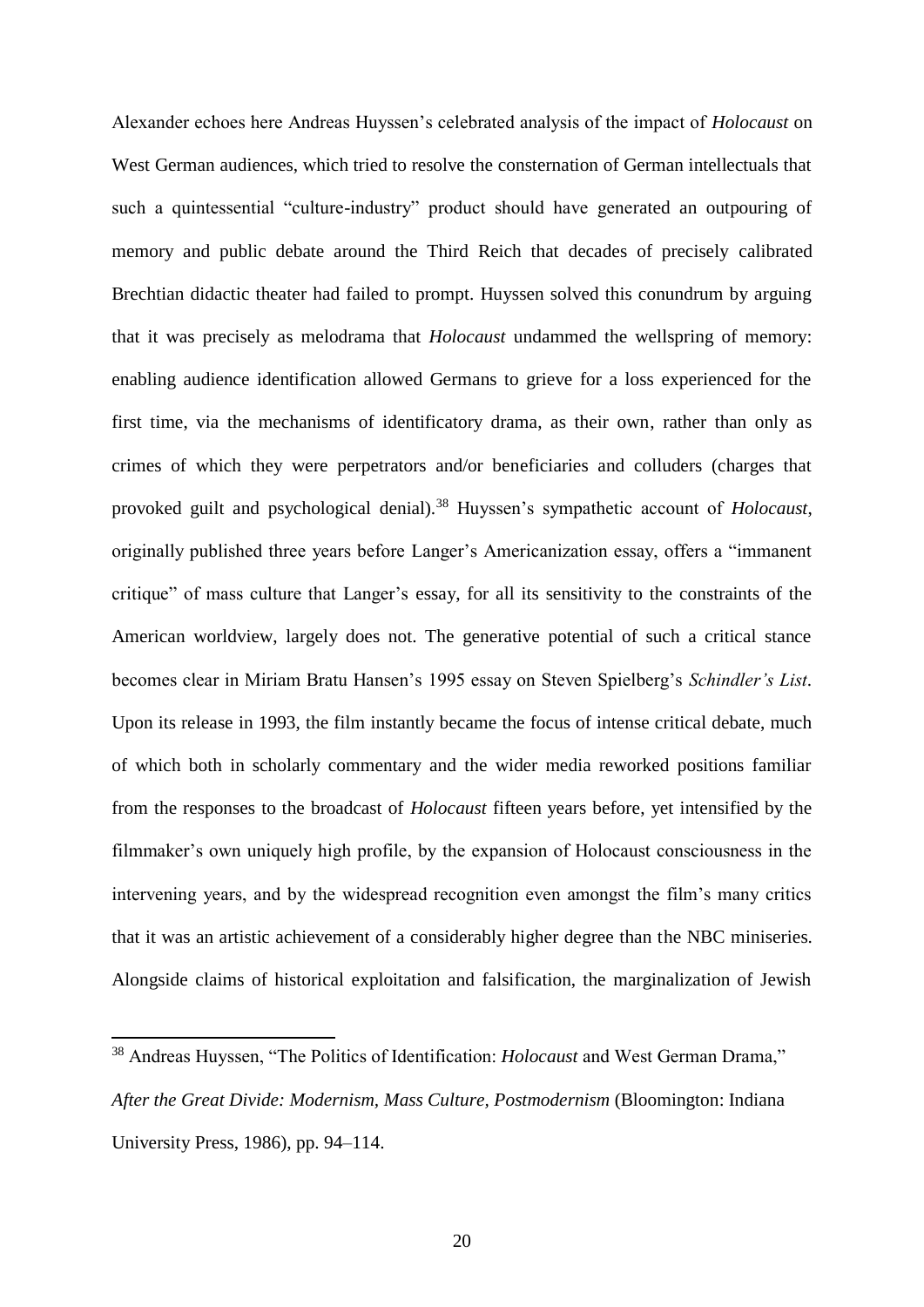characters and even the perpetuation of antisemitic stereotypes, the charge of Americanization was, once again, at the forefront of critical debates, with claims that by highlighting survival (and the agency of the righteous Gentile) over annihilation—in J. Hoberman's famously withering aphorism, fashioning "a feelgood movie about the ultimate feel-bad experience"<sup>39</sup>—Spielberg had demonstrated once again the propensity of American popular artists to pander to their audience's preference for affirmative and restorative myths over unpalatable historical truths.

In the voluminous critical literature on *Schindler's List*, ranking behind only *Shoah* among Holocaust films, in which Spielberg's "Hollywoodization" of the Holocaust is regularly excoriated for sentimentality and lapses into cliché, surprisingly few scholars have attempted to parse the specific "American" lexicon from and through which Spielberg fashions his epic. Hansen's essay "*Schindler's List* Is Not *Shoah*" is a distinct exception, approaching the film not as a failed attempt to make a European art house picture, but as a venture framed in every sense by the conventions and paradigms of a specific American tradition, that of the classical Hollywood cinema. Hansen rightly notes that *Schindler's List* does not try and fail to conform to the exacting aesthetic strictures of "the nonrepresentational, singular and hermetic *écriture* to be found in works of high modernism": rather than trying to develop a unique filmic idiom, "it relies on familiar tropes and common techniques" to tell its tale of improbable survival.<sup>40</sup> She argues forcefully, not only that *Schindler's List* is in many ways a more stylistically and intellectually sophisticated and selfaware film than its detractors have allowed, but more importantly that the rhetorical

<sup>39</sup> J. Hoberman, "Spielberg's Oskar," *Village Voice,* 21 December 1993, p. 63.

<sup>40</sup> Miriam Bratu Hansen, "*Schindler's List* Is Not *Shoah*: The Second Commandment,

Popular Modernism, and Popular Memory," *Critical Inquiry*, vol. 22 (1996): p. 302.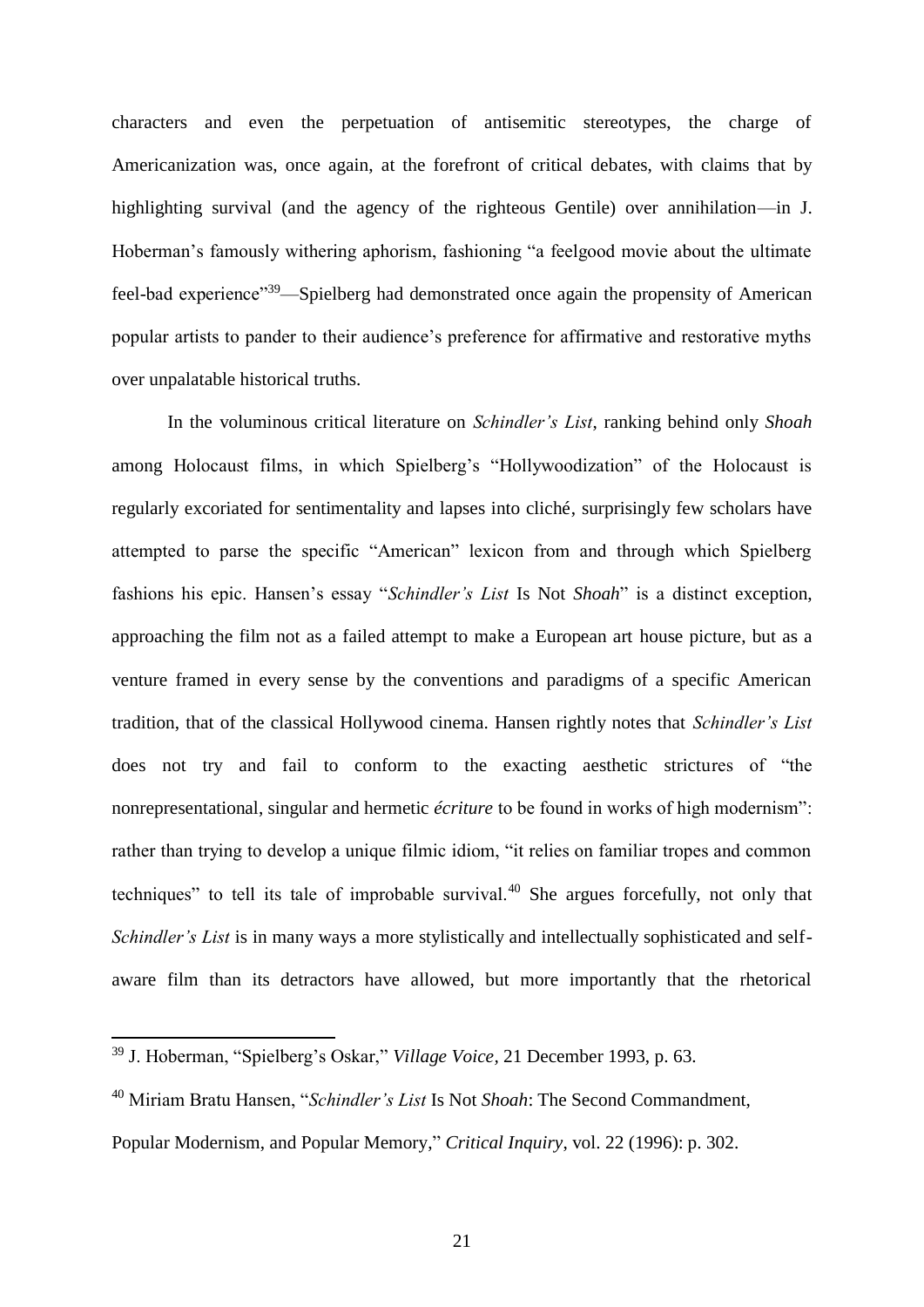opposition of the film (and works in the same popular vein) to a notionally purer representational domain marked out by canonical modernist works such as *Shoah* elides the ways in which the practices of Hollywood cinema themselves comprise a form of "popular modernism." or in Hansen's own coinage "vernacular modernism." Such popular modernism, if it does not qualify as "autonomous art" in the Adornian sense, nonetheless incorporates a capacity both to reflect and at least to some extent to reflect *on* the experiences of modernity that conventional accounts of the culture industry would allow it only to reaffirm. For Hansen, *Schindler's List* may be read as a "screen memory" in the Freudian sense, with all the ellipses and fantastical structures that imply simultaneously masking and working through complex and contradictory American responses to the catastrophes of modernity—including, but not necessarily limited to, the Holocaust—to which narrative cinema both must and cannot bear witness: "The pasts that it may at once cover and traverse cannot be reduced to the singular, just as the Americanization of the Holocaust cannot be explained by fixating exclusively on its ideological functions."<sup>41</sup>

Taken together, the contributions of Huyssen, Hansen, and Alexander point to the way to an immanent critique of the "Americanization of the Holocaust" that both differs from Langer's original essay and remains closer to his own critical practice than that of most of the subsequent works that took up his theme: grounded, that is, like Langer's work in the formal practices of Americanization, its specific rhetorics, narrative paradigms, and representational traditions, while, unlike Langer, conceding that these conventions may be legitimate means, if not of directly confronting than of handling the resistant narrative materials of the Holocaust. I have myself argued previously that Spielberg's knowing invocation and adoption of readily recognizable generic paradigms in *Schindler's List*—those of the thriller

<sup>41</sup> Hansen, "*Schindler's List* Is Not *Shoah*," p. 311.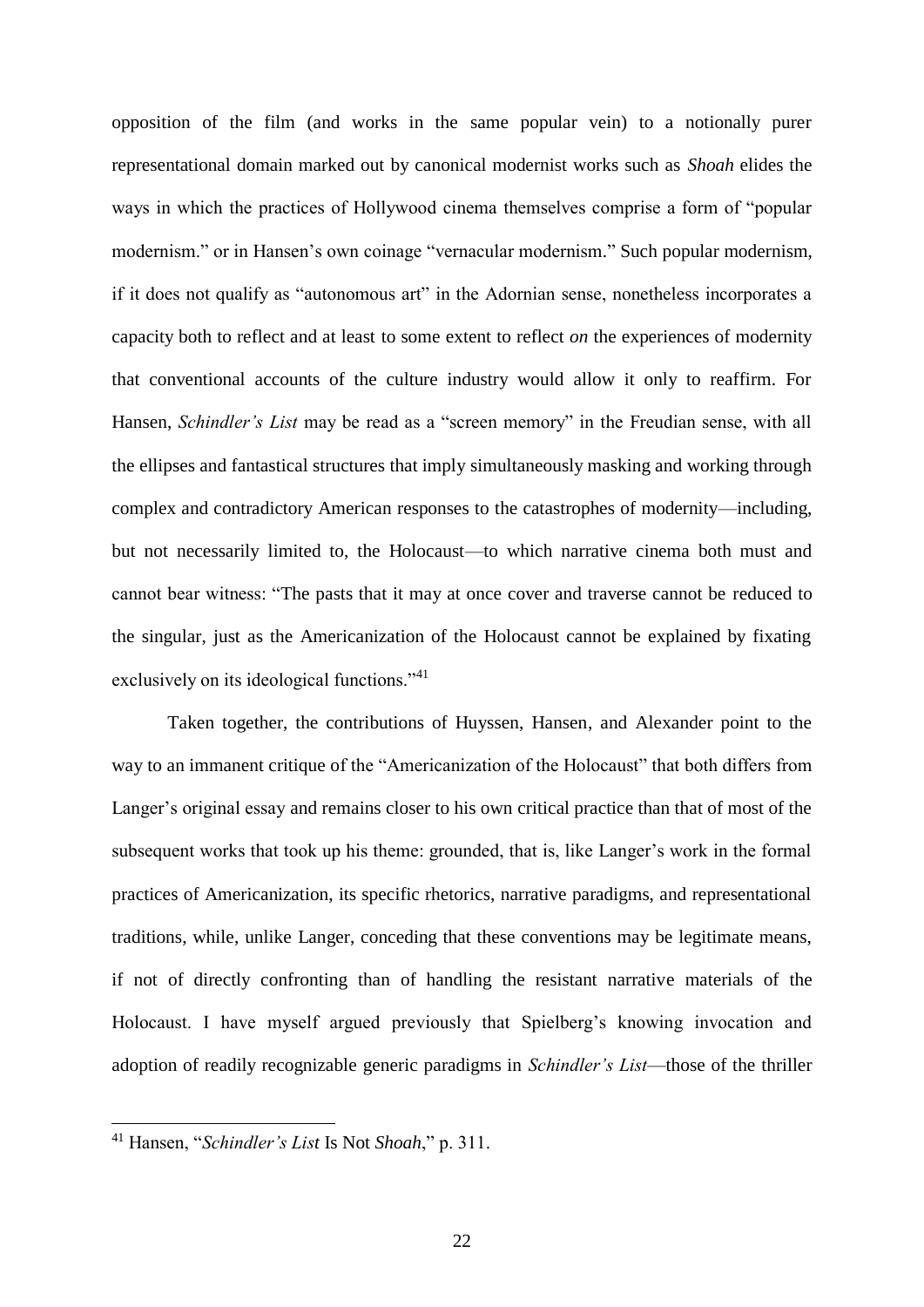of intrigue, the horror film, the caper film, and film noir, among others—may be understood as a means of bridging the immense cognitive gulf between the experiences and understandings of his audience and the horrors of Nazi-occupied Poland: recalling Alexander's argument that the Holocaust functions as a "bridging metaphor" through which to arrive at normative judgments about state crimes in the contemporary world.<sup>42</sup>

#### **Americanization in/for the 21st century**

1

Two films released within a few months of one another in  $2009^{43}$  suggest both that the conventions of an Americanized Holocaust identified by Langer in 1983 are still very much alive and that alongside them there is a space for forms of popular/vernacular modernism that put those conventions on display or "refunction" them, in the Brechtian sense, from within the parameters of the form.

Edward Zwick's *Defiance* plays in part like a rejoinder to the most frequently voiced criticisms of *Schindler's List*: making Jews, not Germans—good or otherwise—its heroic protagonists (in fact, there are no German-speaking parts in the film); carefully including a variety of Jewish characters and types, or at least stereotypes (urban and rural, traders and artisans, religious and secular); and emphasizing Jewish self-determination as an achievement alongside physical survival. The film offers a partly fictionalized account of the historical Bielski group of Jewish partisans, led by four brothers who following the massacre of their own family and community eventually provided shelter and refuge for over 1,200 Jewish

<sup>42</sup> Barry Langford, *Film Genre: Hollywood and Beyond* (Edinburgh: Edinburgh University Press, 2005), pp. 262–267.

<sup>43</sup> *Defiance* was released in January 2009, *Inglourious Basterds* in July, following its premiere at Cannes in May.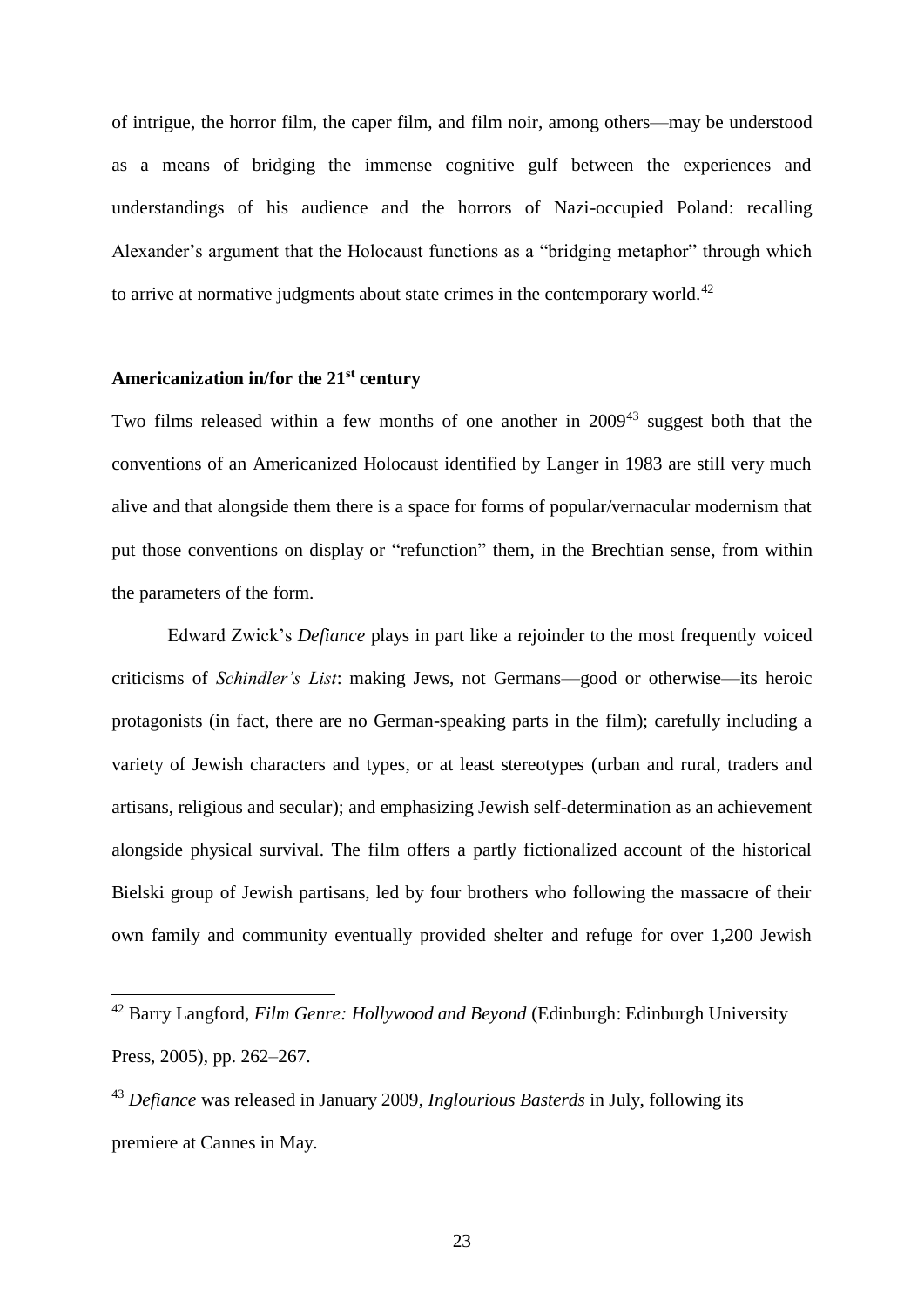fugitives, including families and children, in the Belorussian forest. Although armed, the group's priority is portrayed—in keeping with the historical record—as the preservation of life rather than reprisal or resistance activities against German forces. In fact, the film's principal focus is to establish the legitimacy of specific forms of resistance vis-à-vis others, and to demarcate acts of violence presented as morally justifiable—those motivated by community self-defense—from those that violate a moral order that must be upheld less despite the Nazi terror as precisely *because* of it. In what the script describes as his "mission statement" (delivered astride a white horse!), Tuvia Bielski (played by Daniel Craig), the eldest brother and leader of the Otriad and the film's moral center, asserts with ringing moral clarity, "We are not thieves. Or murderers. We may be hunted like animals but we will not become animals. We have all chosen this—to live free, like human beings, for as long as we can. Each day of freedom is an act of faith. And if we die trying to live, at least we die like human beings." <sup>44</sup> Tuvia's declaration echoes Zwick's own summary of his film's core themes: "Does one have to become a monster to fight monsters? Does one have to sacrifice his humanity to save humanity?"

Zwick of course never implies that Nazi violence and the acts of armed resistance and retribution undertaken by the Jewish partisans are morally equivalent, but the film more or less unequivocally adopts a classic liberal stance by suggesting that to surrender to the impulse, however comprehensible, to take violent revenge abases the victim/avenger and risks voiding a supervening moral and ethical framework, even, or perhaps especially, when others have already violated or overturned that framework. Architecturally, this position structures the film through the portrayal of the increasingly fractious relationship between

.

<sup>44</sup> Clayton Frohman and Edward Zwick, *Defiance*, The Internet Movie Script Database,

[https://www.imsdb.com/scripts/Defiance.html.](https://www.imsdb.com/scripts/Defiance.html)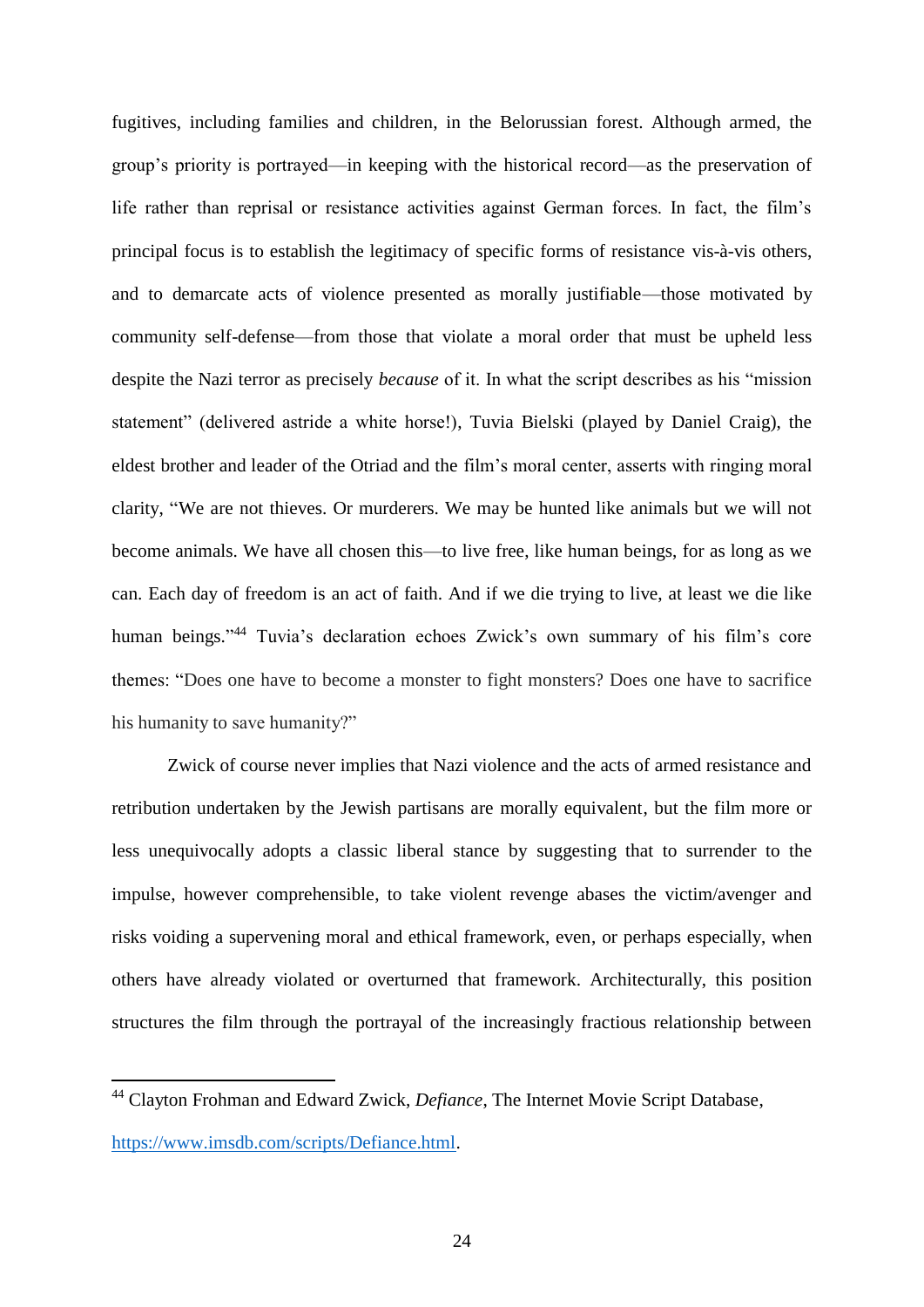Tuvia and his younger brother Zus (Liev Schrieber), who retains his bloodthirsty rage against the German murderers and whose frustration at what he perceives as Tuvia's passivity and moral grandstanding eventually provokes him to abandon the forest camp and join a Soviet partisan brigade. As the brothers' subsequent experiences unfold in parallel throughout *Defiance*'s third act, the film's attitude toward Zus' choice is plain: while Tuvia supervises his community—presented, notwithstanding the privations of hiding, sickness, constant fear, and the Belorussian winter, as an organic community rooted in a common purpose—Zus, despite his best efforts, remains an outsider amidst the Soviet forces, depicted as crudely antisemitic, brutally authoritarian, and hypocritical (in professing an equality and comradeship belied by their anti-Jewish prejudice, which is contrasted with the common endeavor of Tuvia's encampment). In a touchstone scene, recalling a similar parallel montage sequence in *Schindler's List*, as the snowbound forest around them is transformed into a fairytale-like wonderland, the wedding of Asael (Jamie Bell), the third Bielski brother, according to traditional ritual, is intercut with a bloody assault by Zus' platoon on a German unit, complete with coup-de-grâce executions administered by the implacable Zus himself.

The question of "the costs of vengeance" is most clearly posed in two scenes that ask Tuvia himself to arbitrate the line dividing vengeance from justice, as well as chart his moral evolution: again binding the Holocaust into an experience of individual growth that Langer considered entirely redundant. In the earlier of these scenes, after the brothers have first escaped to the forest and more or less accidentally founded the nucleus of what will grow into the much larger Jewish refuge, Tuvia undertakes a revenge mission against the local auxiliary police chief responsible for his parents' discovery and murder. Entering their home, he finds the policeman, whom a previous scene has already established as an enthusiastic Jew-killer, eating with the rest of his family—his wife and two adult sons (also policemen). The officer pleads for his life, but in a scene of hallucinatory intensity, chaotic violence, and graphic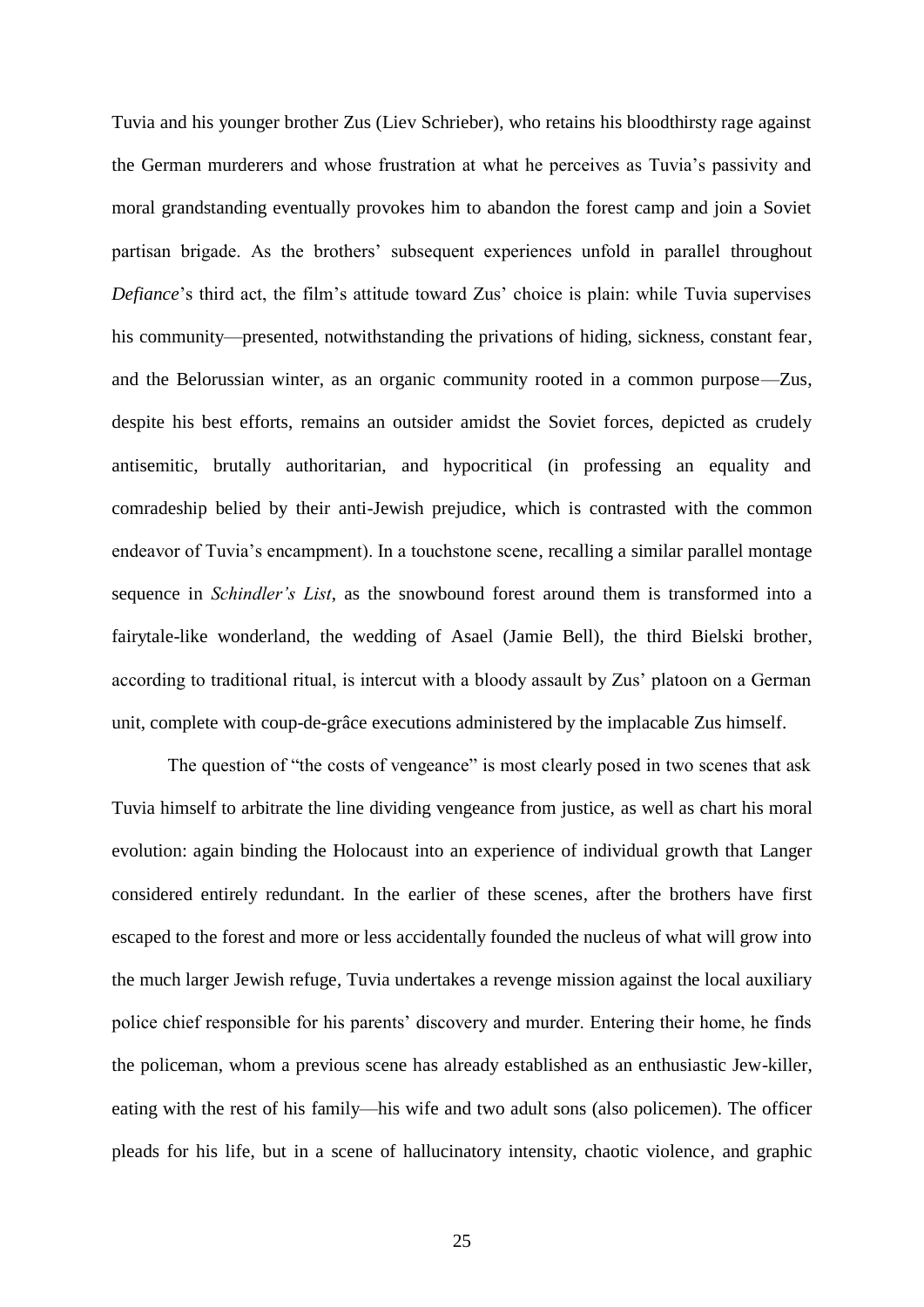bloodshed, Tuvia executes him and his two sons in the name of his murdered parents and plunges out, breathless, haunted, and haggard, into the rain and darkness, leaving the officer's distraught wife, the sole survivor, begging for her own death amidst the charnel house that was her home.

The sequence is clearly intended as an object lesson of the mutually degrading spiral of murderous revenge. However justified Tuvia's grief and rage are, the ugliness and horror of his actions are equally apparent. Shot in grainy, low-light conditions in the claustrophobic setting of the policeman's parlor, the scene recalls the notorious denouement of Martin Scorsese's *Taxi Driver*: in both, a killing spree undertaken as a noble crusade against palpable villains and lowlifes climaxes in a litter of corpses, walls and floors running with blood, and a solitary female survivor weeping and pleading with the assailant, and in both, the spectator is uncertainly interpellated, caught between a measure of righteous justification ("These guys deserve what they get") on the one hand and revulsion at the grotesque spectacle of slaughter on the other. The difference, however, is that whereas *Taxi Driver* can be read as a reflexive critique of Hollywood melodramatic conventions, *Defiance* is firmly and largely uncritically located within them. Whereas Scorsese's climactic scene marks Travis Bickle's final descent into psychopathic violence, the episode in *Defiance* occurs relatively early in the narrative and thus marks a first-act turning point, a crisis from which the protagonist can derive moral insight and move away from barbarism. Tuvia's bearing in the scene and his desperate flight into the night afterwards signal his own horror and trauma at his actions, feelings the film encourages its audience to share.<sup>45</sup> That Tuvia acts alone (Zus) is privy to the reprisal action, but for no obvious reason, except that this is a stage of the

.

<sup>&</sup>lt;sup>45</sup> In Zwick's original script, Tuvia feels the need to defend his actions to God: "Lord of the universe, forgive me, I have murdered—but they were monsters and did not deserve to live."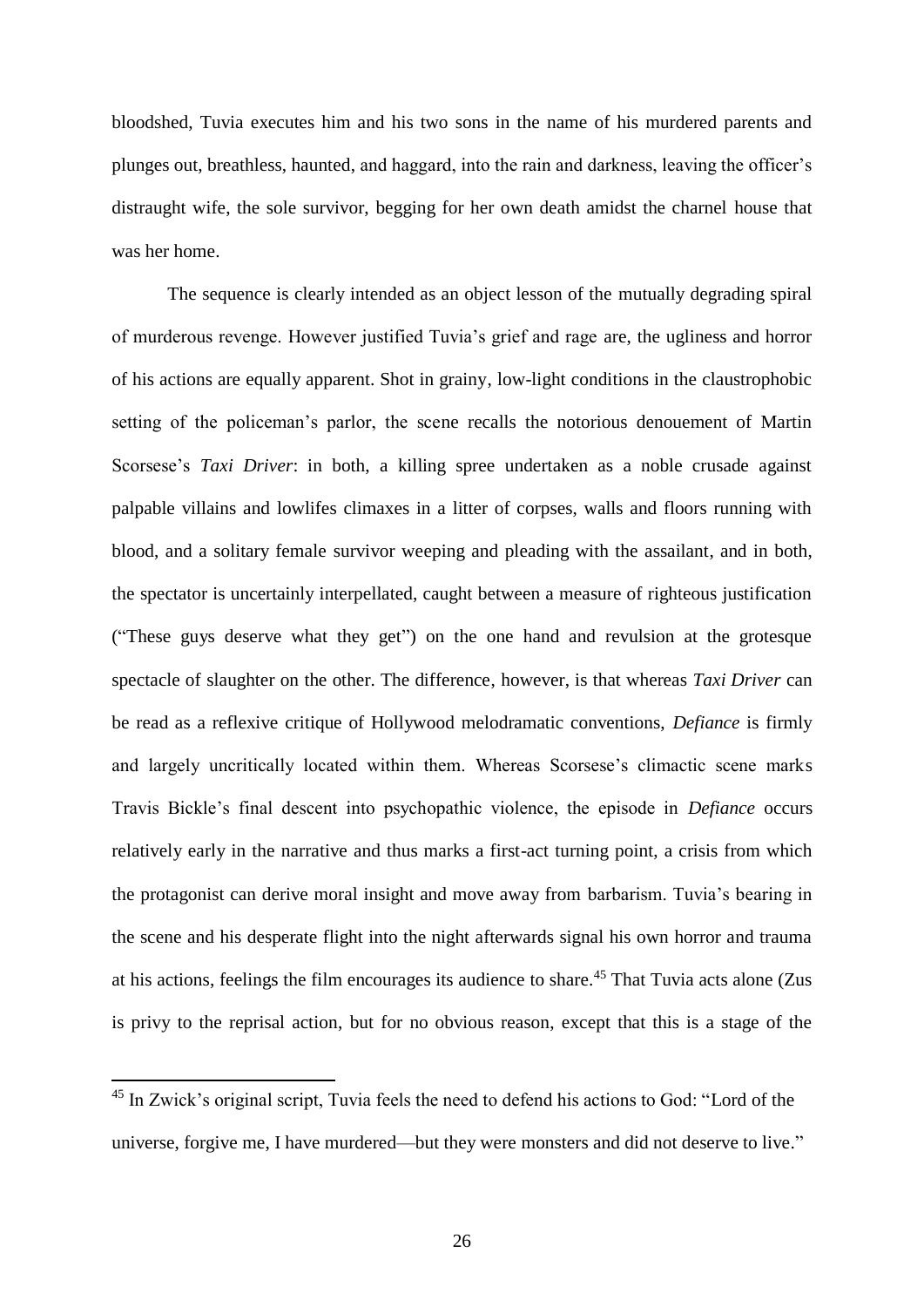hero's journey he must undergo alone, doesn't accompany Tuvia), isolated from community or companions, also signals that the avenger risks annihilating the true self, which can only be realized in social exchange. From this point in the film, as Tuvia abjures a revengeoriented policy, avoiding reprisal actions against the Germans in favor of building and protecting the forest encampment, he comes increasingly to identify himself as beholden to and bound up with others.

This scene is then echoed and mirrored by a later one in which Tuvia, acting as the audience's surrogate, is a bystander to an act of uncontrolled murderous revenge, which, although he refuses to intercede to prevent it, he now views from an appalled distance. When an Otriad patrol takes prisoner a lone German soldier, as Tuvia and the camp's other leaders assess the intelligence provided by his papers, which inform them that the Germans are imminently mounting a full-scale assault on the camp, rank-and-file Jews, including a number of women, surround the soldier. Disarmed and helpless, gibbering with fear, this representative of the murderers of their families becomes the cathartic object of their grief and rage, as the Jews swiftly move from shouts and jeers to slaps and punches. A schoolteacher and a political activist, symbolic representatives of the forces of culture, urge Tuvia to intercede to stop the violence—a lynching—but he refuses, watching on as the mob beat the soldier to death with their bare hands.

Given the non-participation of any of the film's subjects of identification—the Jews in the mob are all indistinctly individuated supporting characters—and the inclusion of optical point-of-view shots from the German's point of view as curses, spittle, and blows rain down upon him and us (the viewers), the audience here is actively discouraged from sharing in even the ambivalent rewards of bloody vengeance; the mob killing is depicted as unequivocally tragic, a degraded expression, however comprehensible, of overwhelming grief and loss that only adds to the war's overflowing cup of desolation. Without even a passing sense of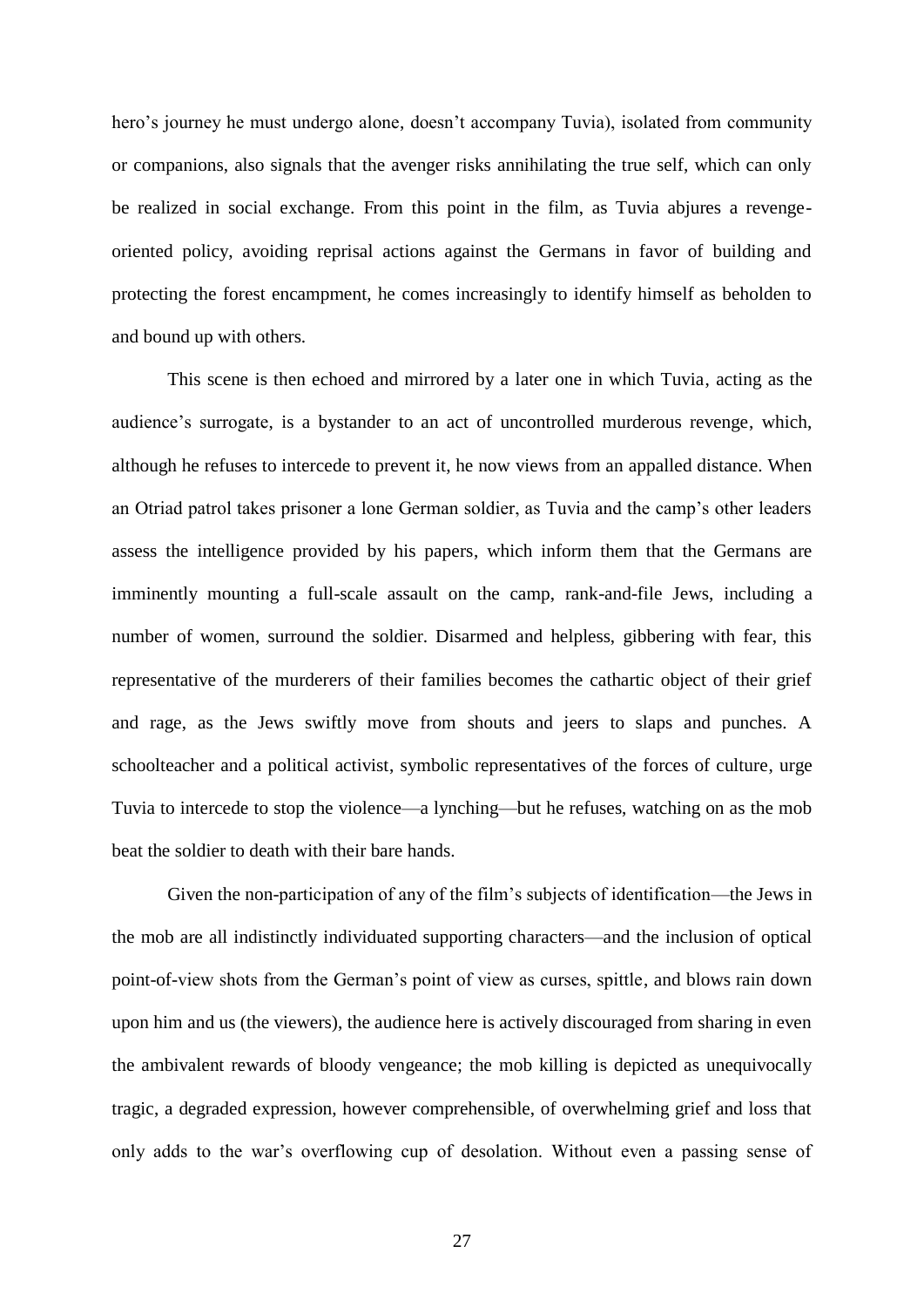satisfying "payback," there is only despair: in a coda to the scene, Tuvia comes upon his two youngest brothers in the forest; wordlessly, they contemplate the moral abyss to which war and genocide have brought them. Yet although its characters are thus brought face to face with the enormity of the catastrophe in the ways that Langer urges, rather than prompting a judgment of the unsustainability of conventional ethical stances in the face of the Holocaust, *Defiance* continues to endorse a perspective wherein the actions of self-aware moral agents ultimately prevail.

A murderous episode in Quentin Tarantino's *Inglourious Basterds*, a film that gleefully and systematically inverts the parameters of Americanization while compelling its audience to reflect upon them, makes for a striking comparison to the mob-justice scene in *Defiance*. The eponymous "Basterds," a US commando unit comprised primarily of Jewish GIs operating behind enemy lines in occupied France, self-identified as in "the killin'-Nazis business," a business they undertake without compunction and with maximum sadistic relish, have captured two German infantrymen, a private and a non-commissioned officer (NCO). When the NCO refuses to divulge the whereabouts of other nearby German units, far from disappointment, the Basterds' leader, Aldo "the Apache" Raine, responds with enthusiasm by refusing to co-operate, the German has signed his death warrant at the Basterds' hands, via their preferred method: beating to death with a baseball bat, a fate he duly suffers at the hands of Sgt. Donnie Donowitz ("the Bear Jew") in full view onscreen. The other GIs, ranged along the slopes of a wooded bowl like spectators on the bleachers at Fenway Park. or like theatergoers, a comparison Aldo himself makes ("Watchin' Donny beat Nazis to death is the closest we ever get to goin' to the movies"), enthusiastically applaud his murder. The Basterds' unconflicted bloodlust and the blackly comic tenor of the scene could hardly be more antithetical to *Defiance*'s agonies of moral compunction. If Langer is right that such moral, and moralizing, stances typify the Americanized Holocaust, then *Inglourious Basterds*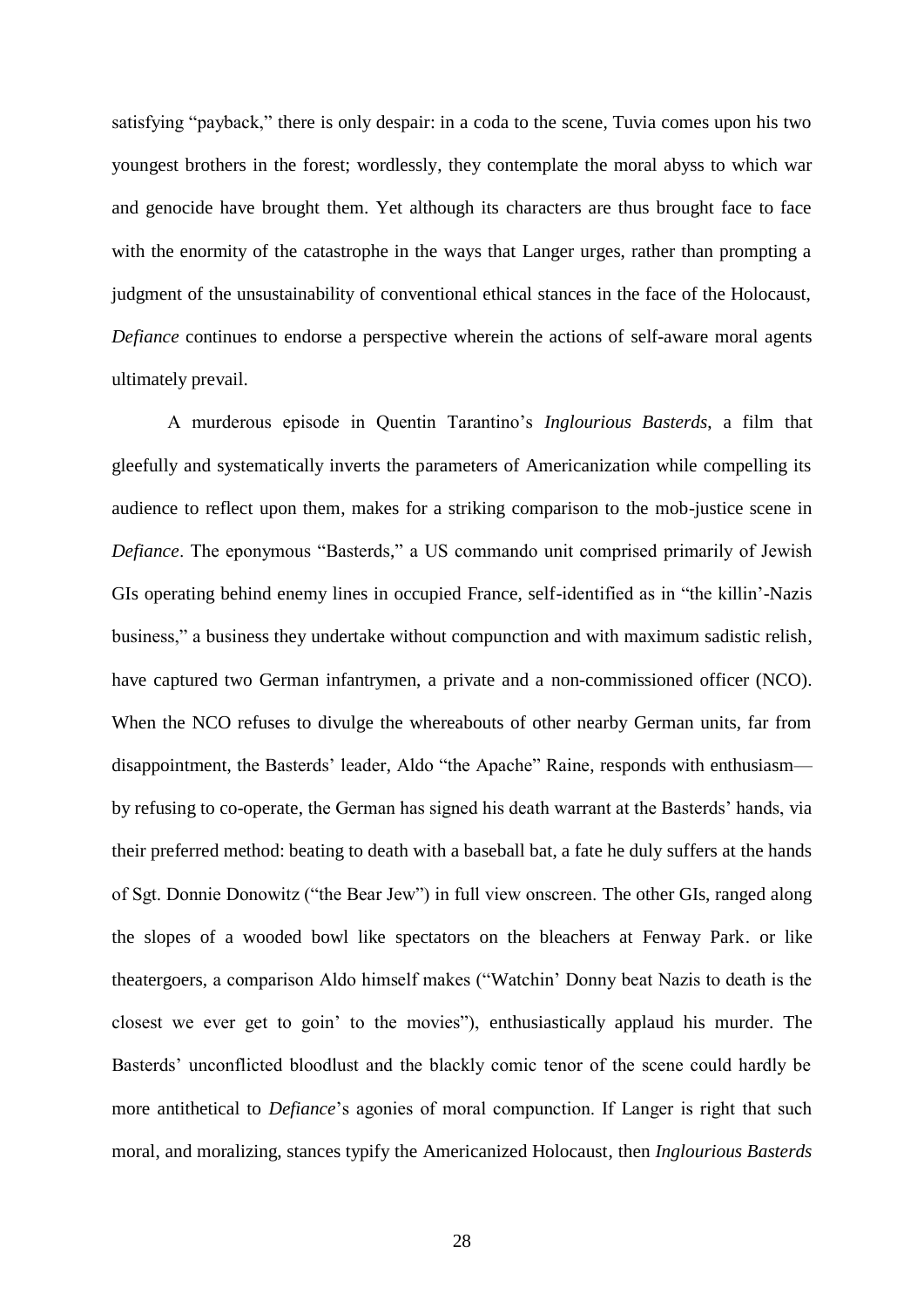would seem as un-American as they come. Yet in truth, it's more complicated than this; in fact, Tarantino seems to be interested less in Americanizing the Holocaust than in the valences of Americanization itself.

Tarantino's complex carnivalesque inversion of the conventional moral parameters of the Hollywood combat film, which maps the violence of continental-scale genocide and interpersonal sadism alike onto the proper/abject bodies of Jews, Germans ("Nazis"), and US GIs, has attracted extensive commentary.<sup>46</sup> In the present context, it is perhaps worth reiterating that by rendering his righteous Nazi-hating American commandos blood-drenched sadists who torture and murder unarmed and courageous (if antisemitic—the NCO's last words before Donny's baseball bat connects with his head are "Fuck you and your Jew dogs") prisoners, Tarantino is not trivially leveling the moral categories of the "good war," to imply a specious moral equivalence between the Allies and the Nazis. Nor yet, despite the film's abundantly reflexive devices—most obviously the ultra-violent climactic executionby-movie of Hitler, Goebbels, and the German High Command as they attend a screening of Goebbels' own nationalistic cinematic bloodfest, *Germany's Pride*—is Tarantino's main concern the obvious questions thus posed to his audience concerning their own appetite for violence as spectacle. Rather, what the film's reflexivity, including the Basterds' self-

<sup>46</sup> In the present context, see most particularly Stella Setka, "Bastardized History: How *Inglourious Basterds* Breaks through American Screen Memory," *Jewish Film & New Media*, vol. 3, no. 2 (2015): pp. PAGES; Gary Jenkins, "Whose Revenge is it Anyway? Quentin Tarantino's Basterds, Intertextuality, and America's Inglourious 'War on Terror,'" *Holocaust Studies*, vol. 21, no. 4 (2015): pp. 236–249. I am also indebted for several points of detail to Cailee Davis, "*Inglourious Basterds:* Rewriting American History" (master's thesis, Royal Holloway, University of London, 2019).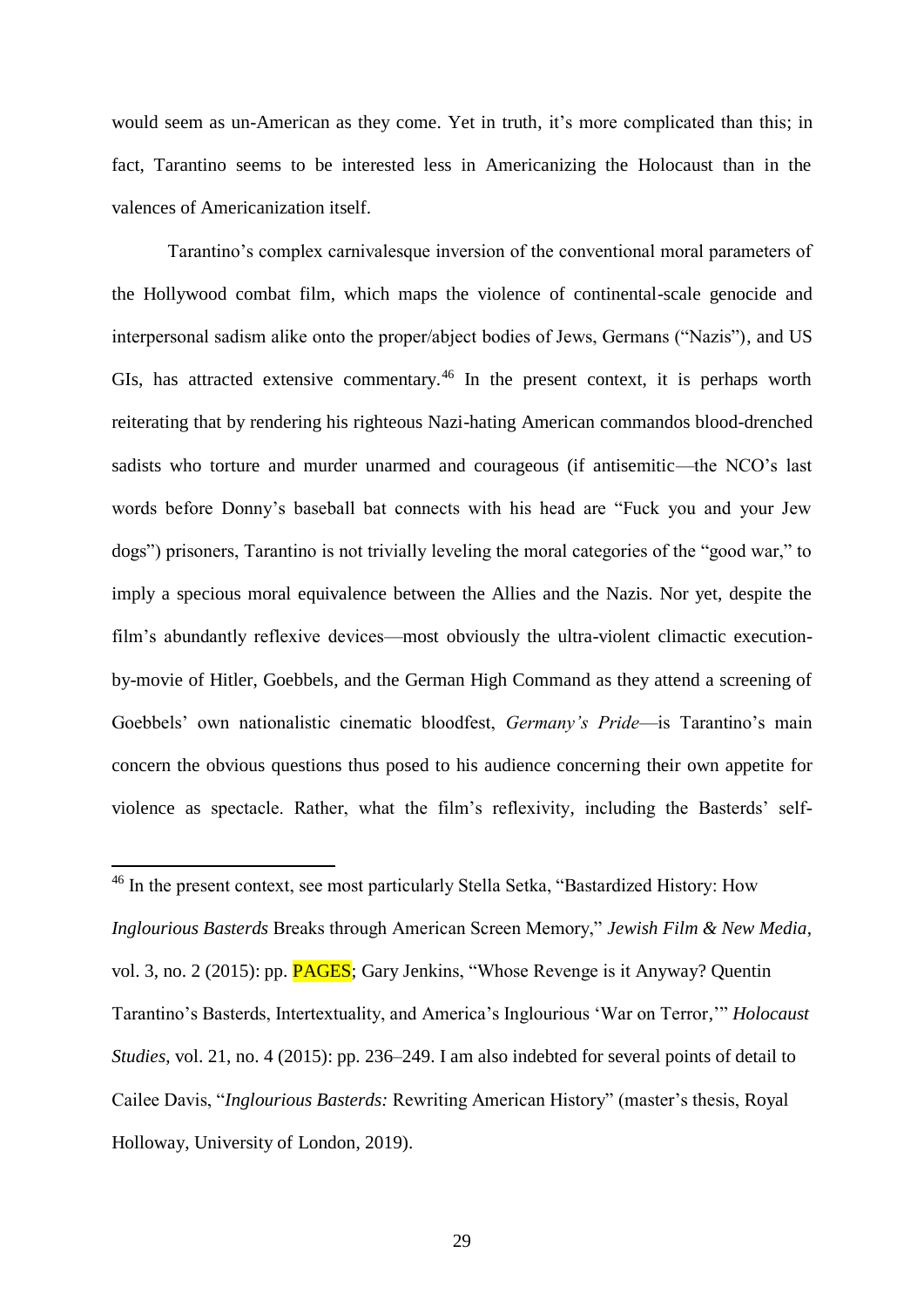confessed murderous moviegoing-like voyeurism, suggests is the literalization and exegesis of the idea, proposed as we recall by Hansen in relation to *Schindler's List*, of the Holocaust as American "screen memory," overlaying and obscuring the historical realities of American violence in a frenzy of righteous outrage (Donowitz's fugue state as he pumps bullets into Hitler's lifeless body at the climax) at the crimes of others. Half-submerged citations of slavery (the *King Kong* movie-quiz game in the inn), segregation in the Jim Crow South (a rope burn around Aldo's neck suggesting he has survived a lynching), the Indian Wars (the Basterds' trademark scalping of German corpses), and circuitously and anachronistically the bombings of Hiroshima and Nagasaki (via a reference to Kubrick's *Dr. Strangelove*) provide a referential framework suggesting that the ultra-violence of the Basterds—and of *Basterds* —may be undertaking a kind of displacement activity in which the "good war," and at the core of that conflict the transcendent "sacred evil" of the Holocaust, allow for both the cathexis and the avoidance of the originary traumas of the American experience itself.<sup>47</sup>

#### **Conclusion**

1

Stylistically, tonally, and ideologically, *Inglourious Basterds* is very far removed from either the sober, stolid middlebrow dramas discussed by Langer in his 1983 essay, or the pitilessly unflinching forms of realist representation he invokes by his citation of survivor testimony. It

<sup>&</sup>lt;sup>47</sup> Scholars of Native American history such as Russell Thornton, Ward Churchill, and Lilian Friedberg have frequently used Holocaust rhetoric. Indeed, in her 2000 essay, "Dare to Compare: Americanizing the Holocaust" [*American Indian Quarterly*, vol. 24, no. 3 (2000): pp. 353–380], Friedberg explicitly uses the phrase "Americanization of the Holocaust" to express her desire that the US acknowledge its genocide of indigenous peoples as a Holocaust in its own right.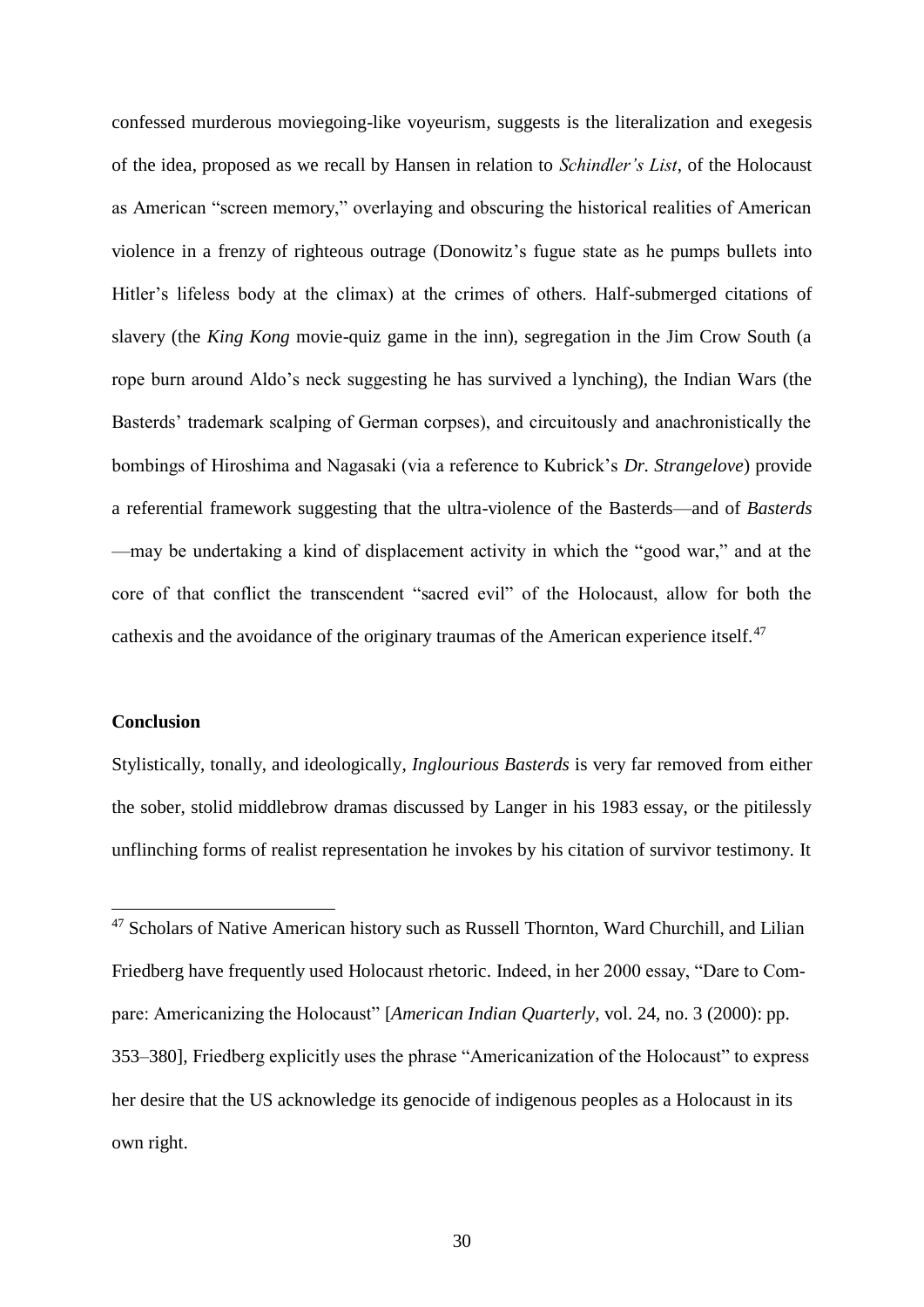does, however, suggest that American popular art possesses creative and imaginative resources for responding in self-aware and critical ways to the undoubted challenges of Holocaust representation that go beyond the safe traditions anatomized by Langer, which, as we have seen, persist into the contemporary period, as evidenced by productions such as *Defiance*. Andreas Huyssen's and Miriam Hansen's analyses of *Holocaust* and *Schindler's*  List meanwhile also suggest that Langer may have overlooked the ways in which popular/vernacular modernisms, such as American commercial film and television, less despite their distance from the austere heights of canonical (European) modernism than precisely because of it, can work with and through popular understandings of history in ways that enable an encounter with the Holocaust that is authentic in its own terms, even if those terms map only inexactly onto the standards of "authenticity" that Holocaust guardians have tended to try to enforce.

Langer's essay established that the Americanization of the Holocaust was already well underway in 1983. Amidst the proliferating and evolving "Holocaust cultures" over the subsequent three-and-a-half decades, the ubiquity of the Holocaust as a point of reference in an enormous variety of contexts—serious and trivial—has ensured that the Americanization of the Holocaust remain a continuing and inescapable fact.<sup>48</sup> And the process shows no signs whatsoever of abating: shortly before this essay went to press in early 2020, Amazon debuted the original drama *Hunters*, a lurid Nazi-hunting fiction set in late-1970s New York. The show was manifestly, even obsequiously, influenced by Tarantino in its jubilantly excessive

<sup>48</sup> See Barry Langford, "Globalising the Holocaust: Fantasies of Annihilation in

Contemporary Media Culture," in Axel Bangert, Robert S. C. Gordon, and Libby Saxton,

<sup>(</sup>eds.), *Holocaust Intersections: Genocide and Visual Culture at the New Millennium*

<sup>(</sup>London: Legenda, 2013), pp. 112–131.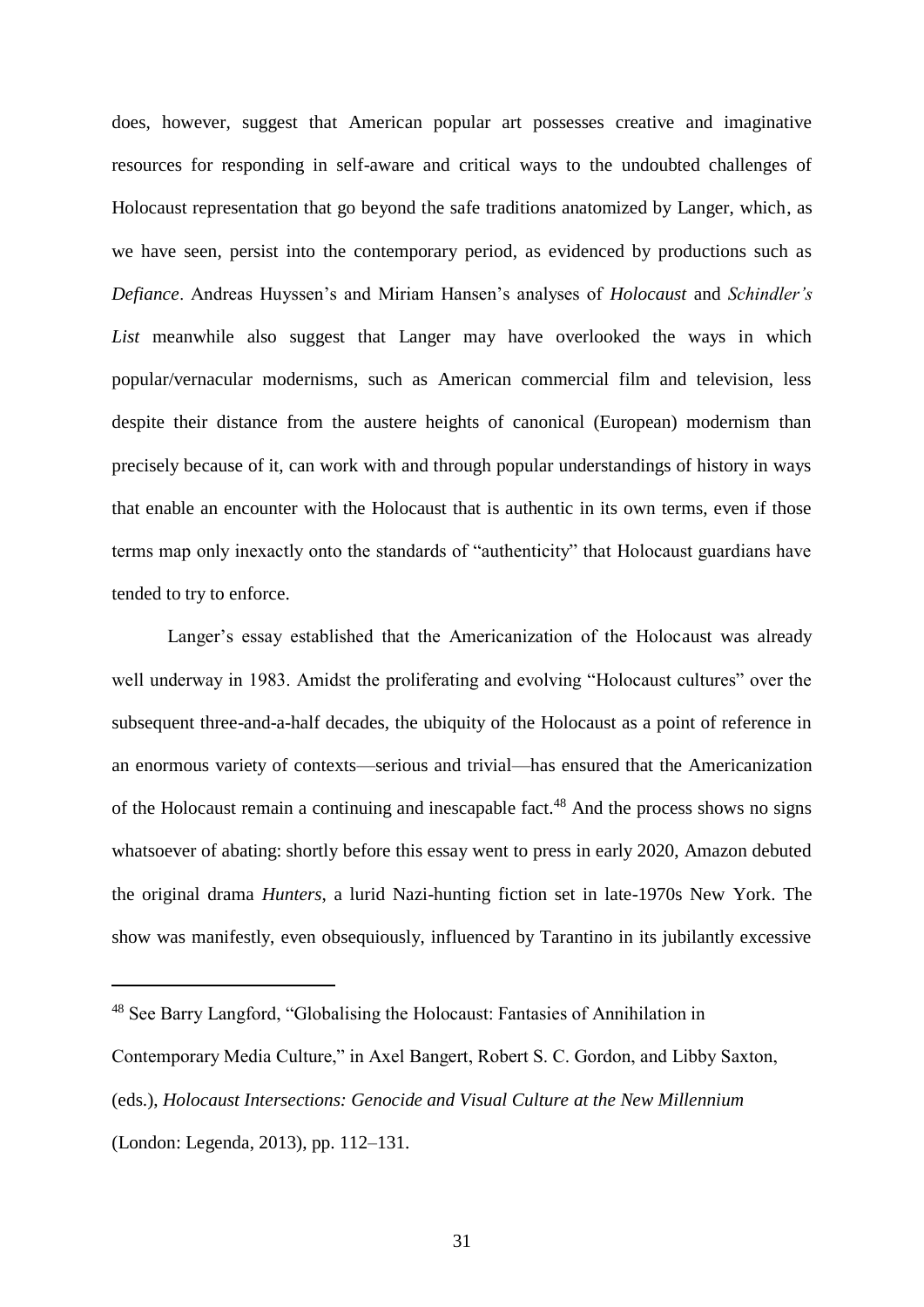onscreen violence, its ubiquitous pop-culture citations and stylistic devices, and in the basic premise of a stop-at-nothing "dirty" group of homicidal Holocaust avengers. At the same time, the period setting and "Fourth Reich" conspiracy narrative invoke such 1970s films as *The Odessa File* (Ronald Neame, 1974), *Marathon Man* (John Schlesinger, 1977), and *The Boys from Brazil* (Franklin J. Schaffner, 1978). Yet *Hunters*—ostensibly set close to the publication of Langer's original Americanization essay—also clearly demonstrates how in the 21<sup>st</sup> century the Holocaust now runs readily with, rather than against, the American grain, unlike the 1970s films cited above, where the Holocaust was marginal to the main narrative (*Marathon Man*) and/or those who were most implicated by or in it tended to be Europeans, if not survivors or perpetrators themselves (Wiesenthal<sup>49</sup>/Mengele in *The Boys from Brazil*) rather than Americans. Though the band of avengers in *Hunters* is headed by an Auschwitz survivor, it also includes a retinue of non-Jewish comic-book/grindhouse cliché characters, including an ass-kicking Foxy Brown-style African American, a *Saturday Night Fever*-era Travolta type, and a Chinese-American martial-arts expert. Even more than *Inglourious Basterds*, and lacking the subversive edge of Tarantino's critical take on America's own genocides, in *Hunters,* "Holocaust consciousness" is an integrally and wholly unselfconsciously American pastime.

*Hunters*, which met with a lukewarm reception, including a great a deal of criticism directed at the series' lurid scenes of (invented) concentration-camp sadism, indicates that even within mainstream entertainment texts, there is a wide variance of complexity and selfawareness in integrating the Holocaust into American pop-cultural vernacular. It may be that a tendency in scholarship on Americanization, starting with Langer, to deplore many of its

.

<sup>&</sup>lt;sup>49</sup> Lightly disguised as "Joseph Lieberman" (Lawrence Olivier) in the film and in Ira Levin's original novel.